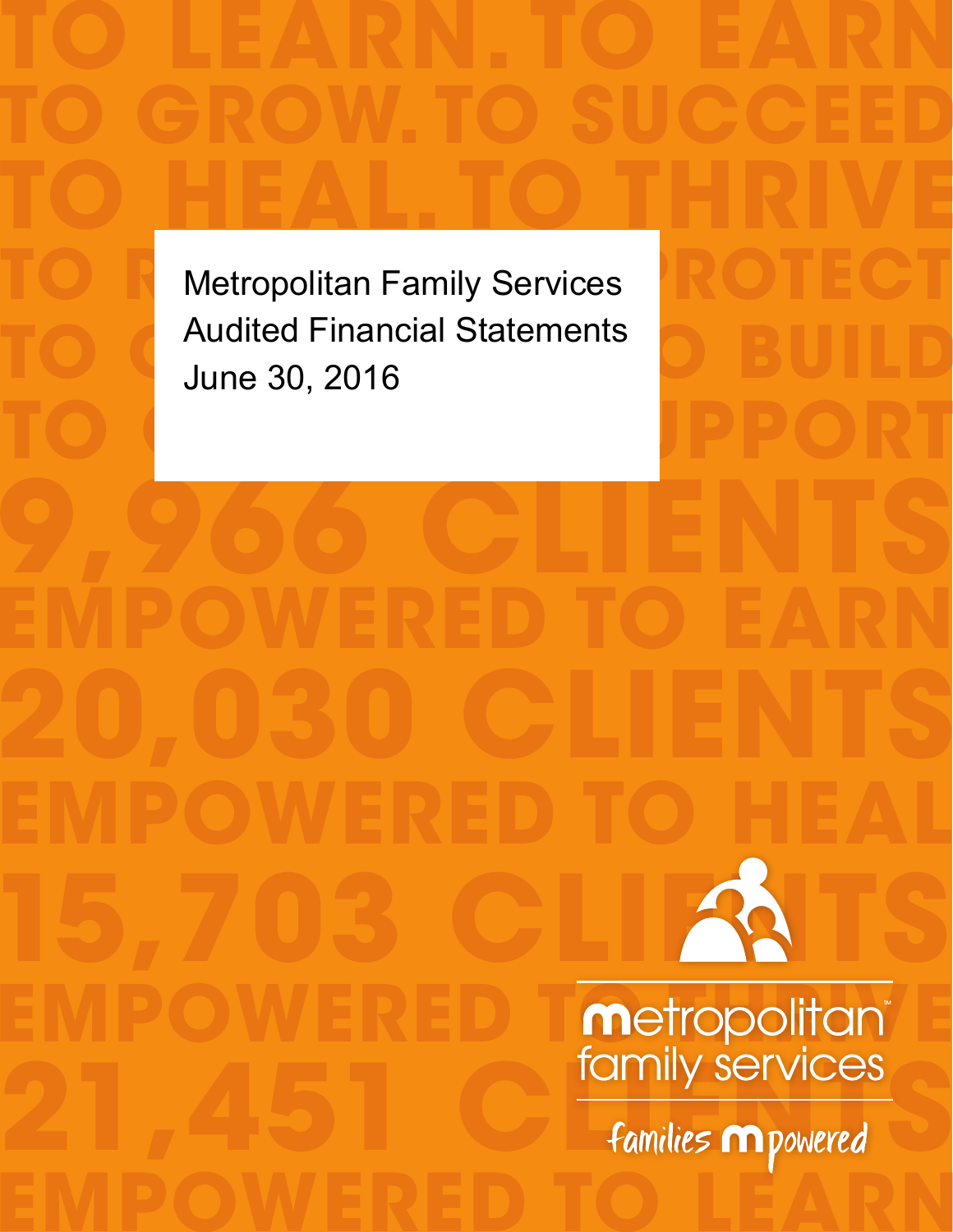# **Contents**

| Independent auditor's report      |         |
|-----------------------------------|---------|
| Financial statements:             |         |
| Statements of financial position  | 2       |
| Statements of activities          | $3 - 4$ |
| Statements of functional expenses | $5 - 8$ |
| Statements of cash flows          | 9       |
| Notes to financial statements     | 10-29   |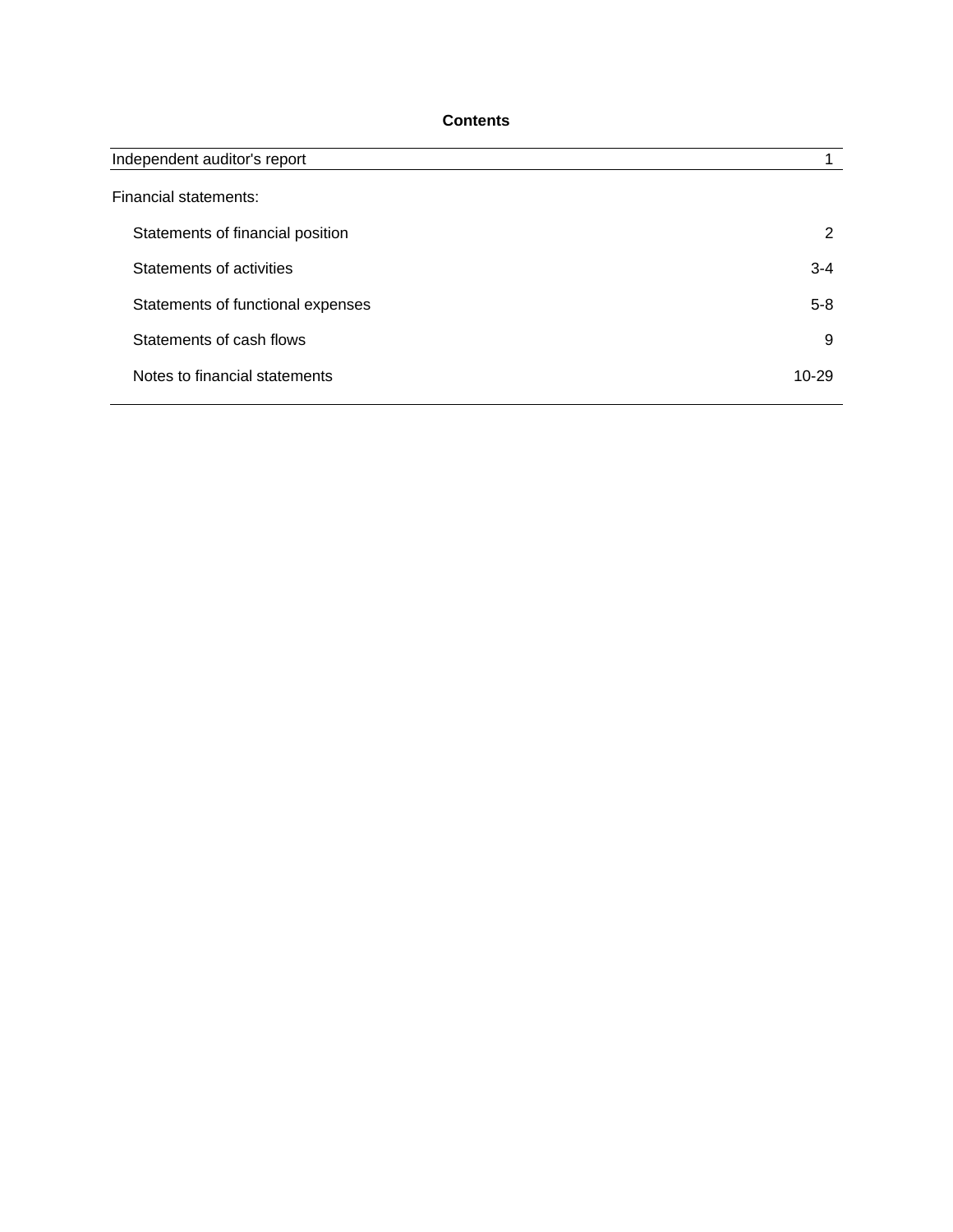

#### **Independent Auditor's Report**

**RSM US LLP** 

To the Board of Directors Metropolitan Family Services Chicago, Illinois

#### **Report on the Financial Statements**

We have audited the accompanying financial statements of Metropolitan Family Services (the Agency), which comprise the statements of financial position as of June 30, 2016 and 2015, the related statements of activities, functional expenses and cash flows for the years then ended, and the related notes to the financial statements.

#### **Management's Responsibility for the Financial Statements**

Management is responsible for the preparation and fair presentation of these financial statements in accordance with accounting principles generally accepted in the United States of America; this includes the design, implementation, and maintenance of internal control relevant to the preparation and fair presentation of financial statements that are free from material misstatement, whether due to fraud or error.

#### **Auditor's Responsibility**

Our responsibility is to express an opinion on these financial statements based on our audits. We conducted our audits in accordance with auditing standards generally accepted in the United States of America. Those standards require that we plan and perform the audits to obtain reasonable assurance about whether the financial statements are free from material misstatement.

An audit involves performing procedures to obtain audit evidence about the amounts and disclosures in the financial statements. The procedures selected depend on the auditor's judgment, including the assessment of the risks of material misstatement of the financial statements, whether due to fraud or error. In making those risk assessments, the auditor considers internal control relevant to the entity's preparation and fair presentation of the financial statements in order to design audit procedures that are appropriate in the circumstances, but not for the purpose of expressing an opinion on the effectiveness of the entity's internal control. Accordingly, we express no such opinion. An audit also includes evaluating the appropriateness of accounting policies used and the reasonableness of significant accounting estimates made by management, as well as evaluating the overall presentation of the financial statements.

We believe that the audit evidence we have obtained is sufficient and appropriate to provide a basis for our audit opinion.

#### **Opinion**

In our opinion, the financial statements referred to above present fairly, in all material respects, the financial position of Metropolitan Family Services as of June 30, 2016 and 2015, and the changes in its net assets and its cash flows for the years then ended in accordance with accounting principles generally accepted in the United States of America.

RSM US LLP

Chicago, Illinois October 31, 2016

THE POWER OF BEING UNDERSTOOD AUDIT | TAX | CONSULTING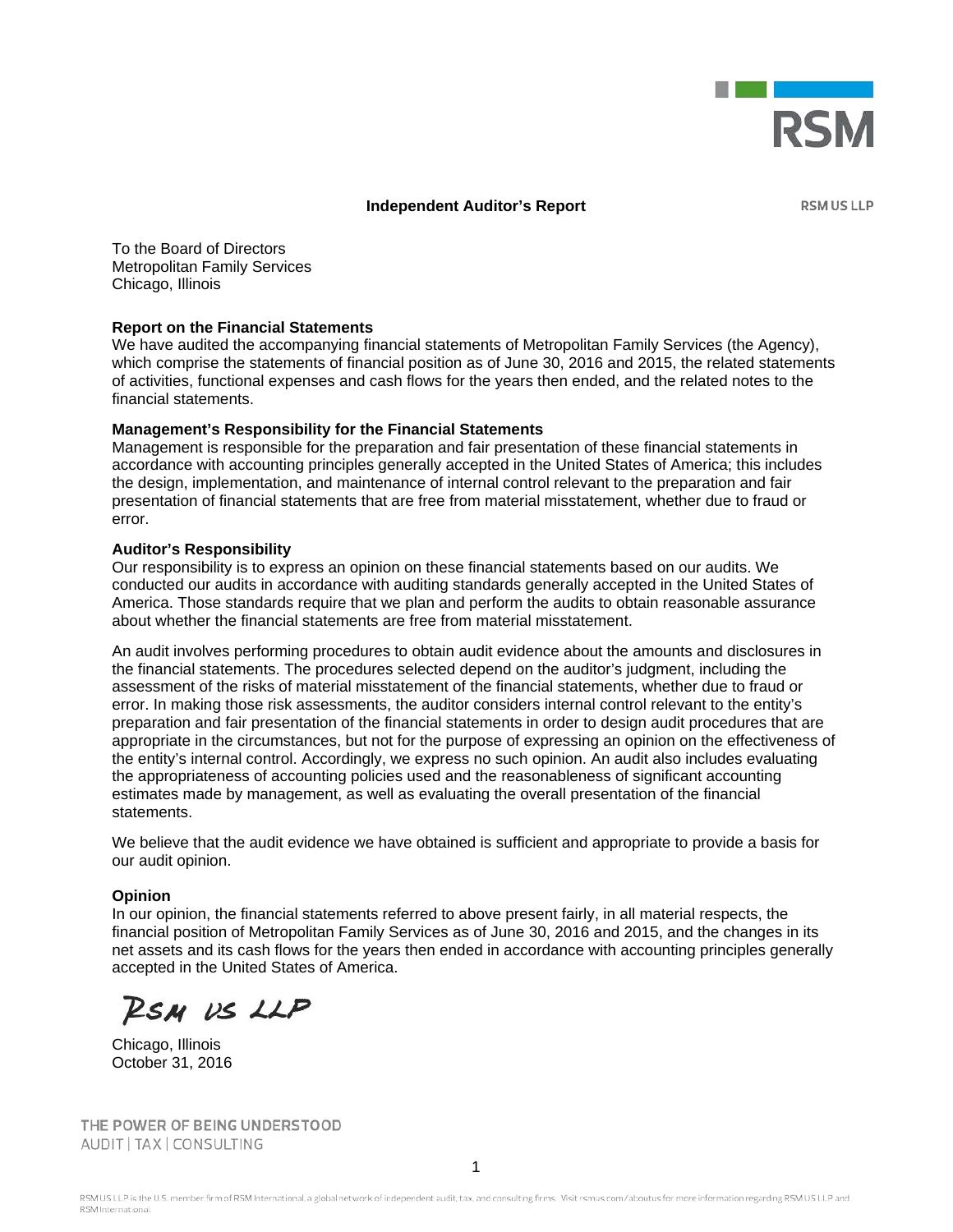# **Statements of Financial Position June 30, 2016 and 2015**

|                                                     | 2016            |    | 2015        |
|-----------------------------------------------------|-----------------|----|-------------|
| <b>Assets</b>                                       |                 |    |             |
| Cash                                                | \$<br>119,139   | \$ | 128,448     |
| Receivables (net of allowance):                     |                 |    |             |
| Government grants                                   | 8,755,309       |    | 7,510,539   |
| Fund raising pledges                                | 5,299,189       |    | 3,346,565   |
| Other                                               | 199,521         |    | 230,624     |
| Prepaid expenses                                    | 618,039         |    | 376,724     |
| Investments                                         | 37,975,067      |    | 41,854,866  |
| Bond issuance costs, net                            | 144,203         |    | 164,239     |
| Property and equipment, net                         | 17,598,792      |    | 16,531,513  |
| Beneficial interest in irrevocable perpetual trusts | 15,427,055      |    | 16,427,293  |
| <b>Total assets</b>                                 | 86,136,314      | S  | 86,570,811  |
| <b>Liabilities</b>                                  |                 |    |             |
| Accounts payable and accrued expenses               | \$<br>3,806,250 | S  | 3,953,613   |
| Deferred revenue                                    | 220,134         |    | 421,575     |
| Line of credit                                      | 6,975,000       |    | 3,950,000   |
| Funds held in custody for others                    | 17,244          |    | 24,385      |
| Notes payable                                       | 988,269         |    | 1,045,547   |
| Interest rate swap                                  | 4,848,763       |    | 3,721,083   |
| Bonds payable                                       | 12,700,000      |    | 12,700,000  |
| Accrued pension expense                             | 9,132,524       |    | 5,317,244   |
| <b>Total liabilities</b>                            | 38,688,184      |    | 31,133,447  |
| Net assets (deficit):                               |                 |    |             |
| Unrestricted                                        | (11, 942, 941)  |    | (5,783,280) |
| Temporarily restricted                              | 38,397,525      |    | 39,226,860  |
| Permanently restricted                              | 20,993,546      |    | 21,993,784  |
| <b>Total net assets</b>                             | 47,448,130      |    | 55,437,364  |
| <b>Total liabilities and net assets</b>             | 86,136,314      | S  | 86,570,811  |
|                                                     |                 |    |             |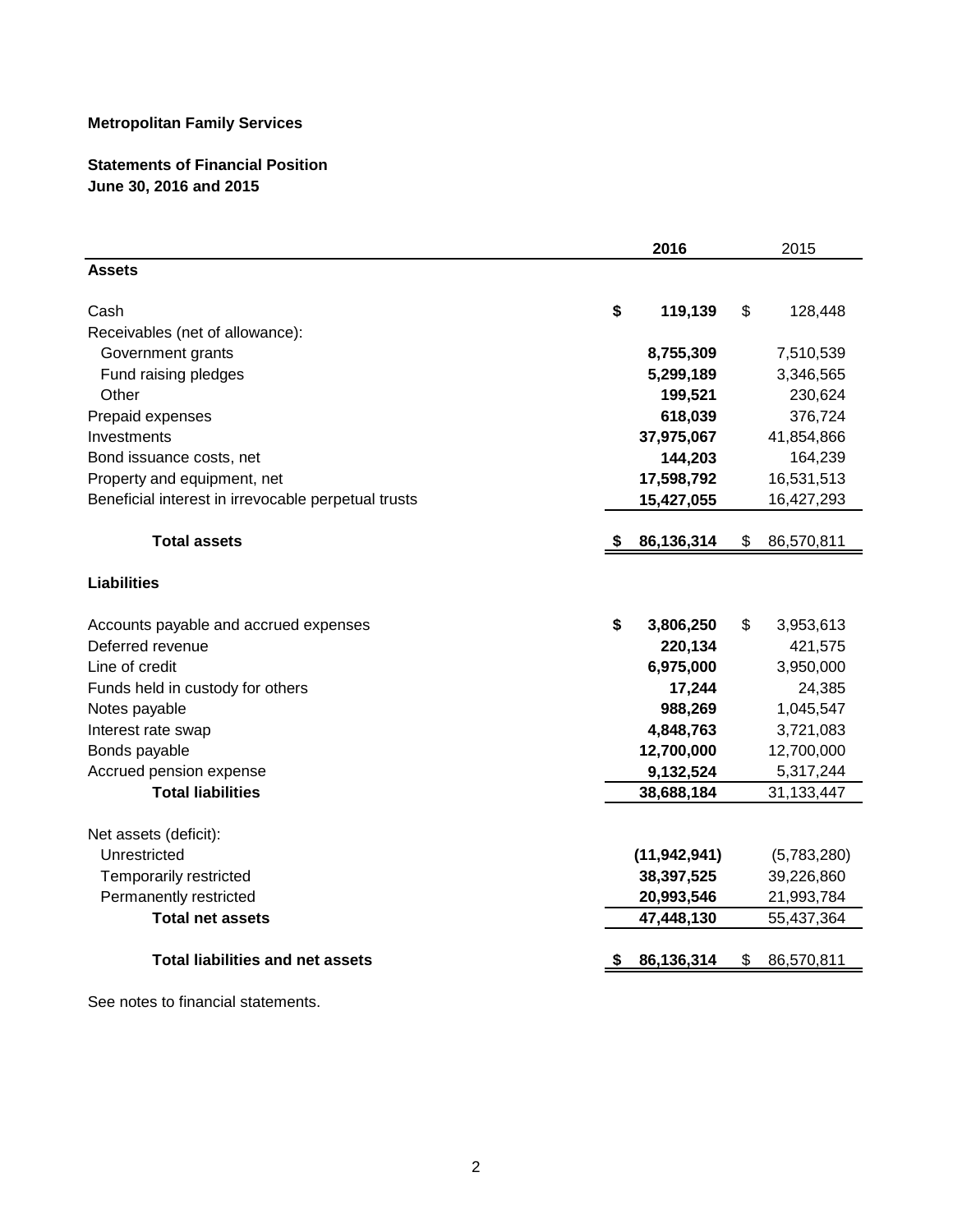# **Statements of Activities Years Ended June 30, 2016 and 2015**

|                                                 | 2016 |                     |   |                    |                    |    |                |  |
|-------------------------------------------------|------|---------------------|---|--------------------|--------------------|----|----------------|--|
|                                                 |      |                     |   | <b>Temporarily</b> | <b>Permanently</b> |    | <b>Total</b>   |  |
|                                                 |      | <b>Unrestricted</b> |   | <b>Restricted</b>  | <b>Restricted</b>  |    | <b>Agency</b>  |  |
| Operating:                                      |      |                     |   |                    |                    |    |                |  |
| Public support:                                 |      |                     |   |                    |                    |    |                |  |
| MFS Annual Campaign and the Campaign to         |      |                     |   |                    |                    |    |                |  |
| <b>M-Power Families</b>                         | S    | 6,090,268           | S | 3,808,999          | \$                 | S  | 9,899,267      |  |
| United Way of Metropolitan Chicago              |      | 1,887,530           |   | 74,087             |                    |    | 1,961,617      |  |
| Government grants                               |      | 30,666,486          |   |                    |                    |    | 30,666,486     |  |
| In-kind contributions                           |      | 2,937,145           |   |                    |                    |    | 2,937,145      |  |
| Total public support                            |      | 41,581,429          |   | 3,883,086          |                    |    | 45,464,515     |  |
| Revenue:                                        |      |                     |   |                    |                    |    |                |  |
| Program service fees                            |      | 7,374,662           |   |                    |                    |    | 7,374,662      |  |
| Endowment payout                                |      | 1,820,000           |   |                    |                    |    | 1,820,000      |  |
| Income allocations from trusts                  |      | 806,742             |   |                    |                    |    | 806,742        |  |
| Rent and other income                           |      | 423,288             |   |                    |                    |    | 423,288        |  |
| Net assets released from restrictions           |      | 832,622             |   | (832, 622)         |                    |    |                |  |
| Total revenue                                   |      | 11,257,314          |   | (832, 622)         |                    |    | 10,424,692     |  |
| Total public support and revenue                |      | 52,838,743          |   | 3,050,464          |                    |    | 55,889,207     |  |
|                                                 |      |                     |   |                    |                    |    |                |  |
| Expenses:                                       |      |                     |   |                    |                    |    |                |  |
| Program                                         |      | 43,175,577          |   |                    |                    |    | 43,175,577     |  |
| Management and general                          |      | 5,303,446           |   |                    |                    |    | 5,303,446      |  |
| Fund raising                                    |      | 1,711,953           |   |                    |                    |    | 1,711,953      |  |
| In-kind contributions                           |      | 2,937,145           |   |                    |                    |    | 2,937,145      |  |
| Total expenses before depreciation and          |      |                     |   |                    |                    |    |                |  |
| amortization and net periodic benefit income    |      | 53,128,121          |   |                    |                    |    | 53,128,121     |  |
| <b>Operating (deficit) surplus</b>              |      | (289, 378)          |   | 3,050,464          |                    |    | 2,761,086      |  |
| Other changes from operating activities:        |      |                     |   |                    |                    |    |                |  |
| Depreciation and amortization                   |      | (647, 094)          |   |                    |                    |    | (647, 094)     |  |
| Net periodic benefit income not included        |      |                     |   |                    |                    |    |                |  |
| in operating expenses                           |      | 207,728             |   |                    | ٠                  |    | 207,728        |  |
| Change in net assets from operating activities  |      | (728, 744)          |   | 3,050,464          | $\blacksquare$     |    | 2,321,720      |  |
|                                                 |      |                     |   |                    |                    |    |                |  |
| Nonoperating revenue (expenses):                |      |                     |   |                    |                    |    |                |  |
| Net investment (losses) gains                   |      |                     |   | (3,879,799)        | (1,000,238)        |    | (4,880,037)    |  |
| Pension related changes other than net periodic |      |                     |   |                    |                    |    |                |  |
| pension cost                                    |      | (4,303,237)         |   |                    |                    |    | (4,303,237)    |  |
| Change in market value of interest rate swap    |      | (1, 127, 680)       |   |                    |                    |    | (1, 127, 680)  |  |
| Change in net assets from                       |      |                     |   |                    |                    |    |                |  |
| nonoperating activities                         |      | (5,430,917)         |   | (3,879,799)        | (1,000,238)        |    | (10, 310, 954) |  |
| (Decrease) increase in net assets               |      | (6, 159, 661)       |   | (829, 335)         | (1,000,238)        |    | (7,989,234)    |  |
| Net assets (deficit):                           |      |                     |   |                    |                    |    |                |  |
| Beginning of year                               |      | (5,783,280)         |   | 39,226,860         | 21,993,784         |    | 55,437,364     |  |
| End of year                                     |      | \$ (11, 942, 941)   |   | \$38,397,525       | \$20,993,546       | \$ | 47,448,130     |  |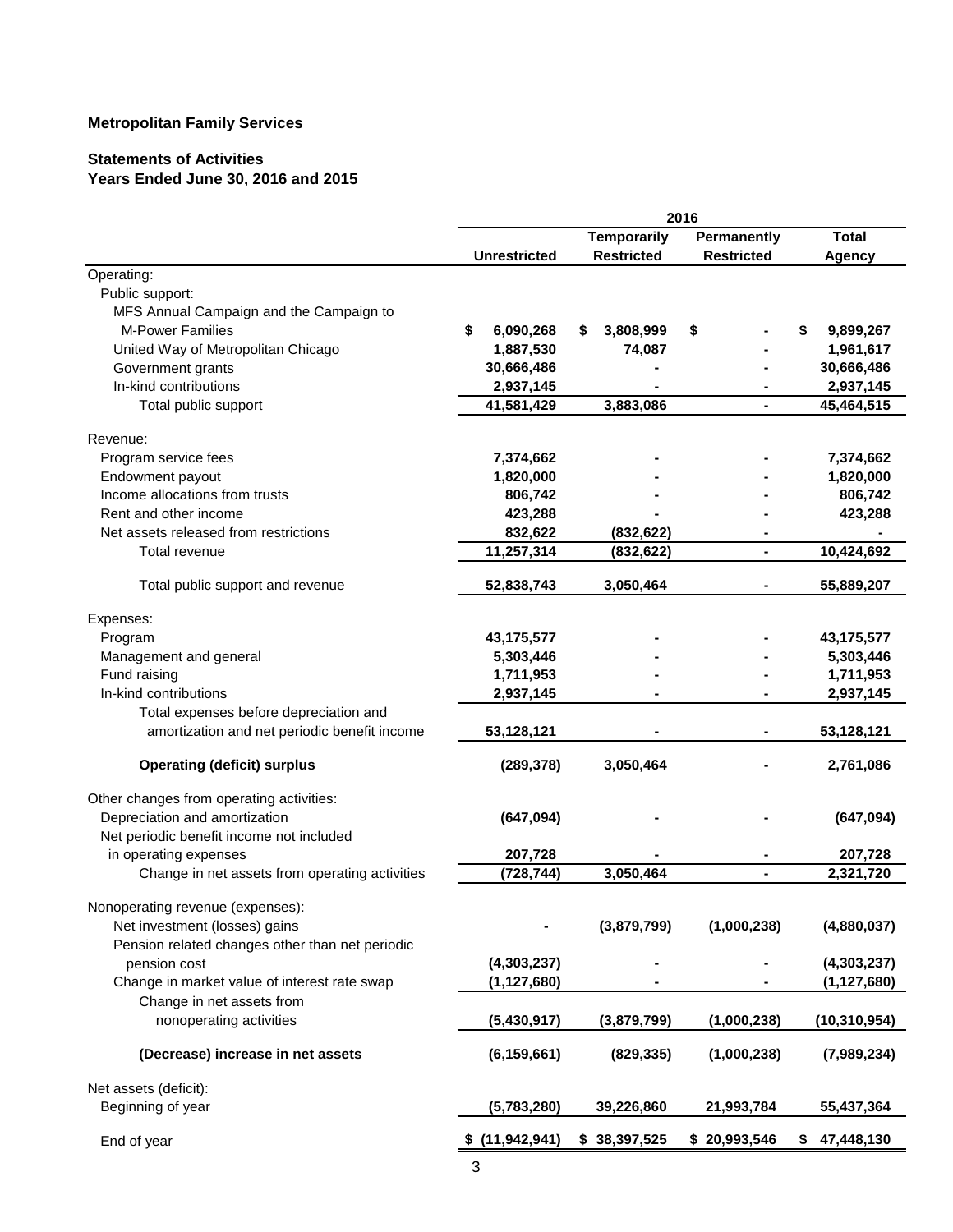|    |                                       |    |             | 2015      |             |    |             |
|----|---------------------------------------|----|-------------|-----------|-------------|----|-------------|
|    |                                       |    | Temporarily |           | Permanently |    | Total       |
|    | Unrestricted                          |    | Restricted  |           | Restricted  |    | Agency      |
|    |                                       |    |             |           |             |    |             |
|    |                                       |    |             |           |             |    |             |
|    |                                       |    |             |           |             |    |             |
| \$ | 6,239,502                             | \$ | 2,881,304   | \$        |             | \$ | 9,120,806   |
|    | 1,581,110                             |    | 41,023      |           |             |    | 1,622,133   |
|    | 30,736,687                            |    |             |           |             |    | 30,736,687  |
|    | 3,184,432                             |    |             |           |             |    | 3,184,432   |
|    | 41,741,731                            |    | 2,922,327   |           |             |    | 44,664,058  |
|    |                                       |    |             |           |             |    |             |
|    |                                       |    |             |           |             |    |             |
|    | 8,285,267                             |    |             |           |             |    | 8,285,267   |
|    | 1,567,000                             |    |             |           |             |    | 1,567,000   |
|    | 629,097                               |    |             |           |             |    | 629,097     |
|    | 403,723                               |    |             |           |             |    | 403,723     |
|    | 454,116                               |    | (454, 116)  |           |             |    |             |
|    | 11,339,203                            |    | (454, 116)  |           | -           |    | 10,885,087  |
|    |                                       |    |             |           |             |    |             |
|    | 53,080,934                            |    | 2,468,211   |           |             |    | 55,549,145  |
|    |                                       |    |             |           |             |    |             |
|    | 42,457,853                            |    |             |           |             |    | 42,457,853  |
|    | 5,253,982                             |    |             |           |             |    | 5,253,982   |
|    | 1,930,753                             |    |             |           |             |    | 1,930,753   |
|    | 3,184,432                             |    |             |           |             |    | 3,184,432   |
|    |                                       |    |             |           |             |    |             |
|    | 52,827,020                            |    |             |           |             |    | 52,827,020  |
|    |                                       |    |             |           |             |    |             |
|    | 253,914                               |    | 2,468,211   |           |             |    | 2,722,125   |
|    |                                       |    |             |           |             |    |             |
|    |                                       |    |             |           |             |    |             |
|    | (621, 275)                            |    |             |           |             |    | (621, 275)  |
|    |                                       |    |             |           |             |    |             |
|    | 903,929                               |    |             |           |             |    | 903,929     |
|    | 536,568                               |    | 2,468,211   |           |             |    | 3,004,779   |
|    |                                       |    |             |           |             |    |             |
|    |                                       |    |             |           |             |    |             |
|    |                                       |    | (1,223,721) |           | 1,155,459   |    | (68, 262)   |
|    |                                       |    |             |           |             |    |             |
|    | (1,511,891)                           |    |             |           |             |    | (1,511,891) |
|    | (274, 040)                            |    |             |           |             |    | (274, 040)  |
|    |                                       |    |             |           |             |    |             |
|    | (1,785,931)                           |    | (1,223,721) |           | 1,155,459   |    | (1,854,193) |
|    |                                       |    |             |           |             |    |             |
|    | (1,249,363)<br>1,244,490<br>1,155,459 |    |             | 1,150,586 |             |    |             |
|    |                                       |    |             |           |             |    |             |
|    | (4,533,917)                           |    | 37,982,370  |           | 20,838,325  |    | 54,286,778  |
|    |                                       |    |             |           |             |    |             |
| \$ | (5,783,280)                           | \$ | 39,226,860  | \$        | 21,993,784  | \$ | 55,437,364  |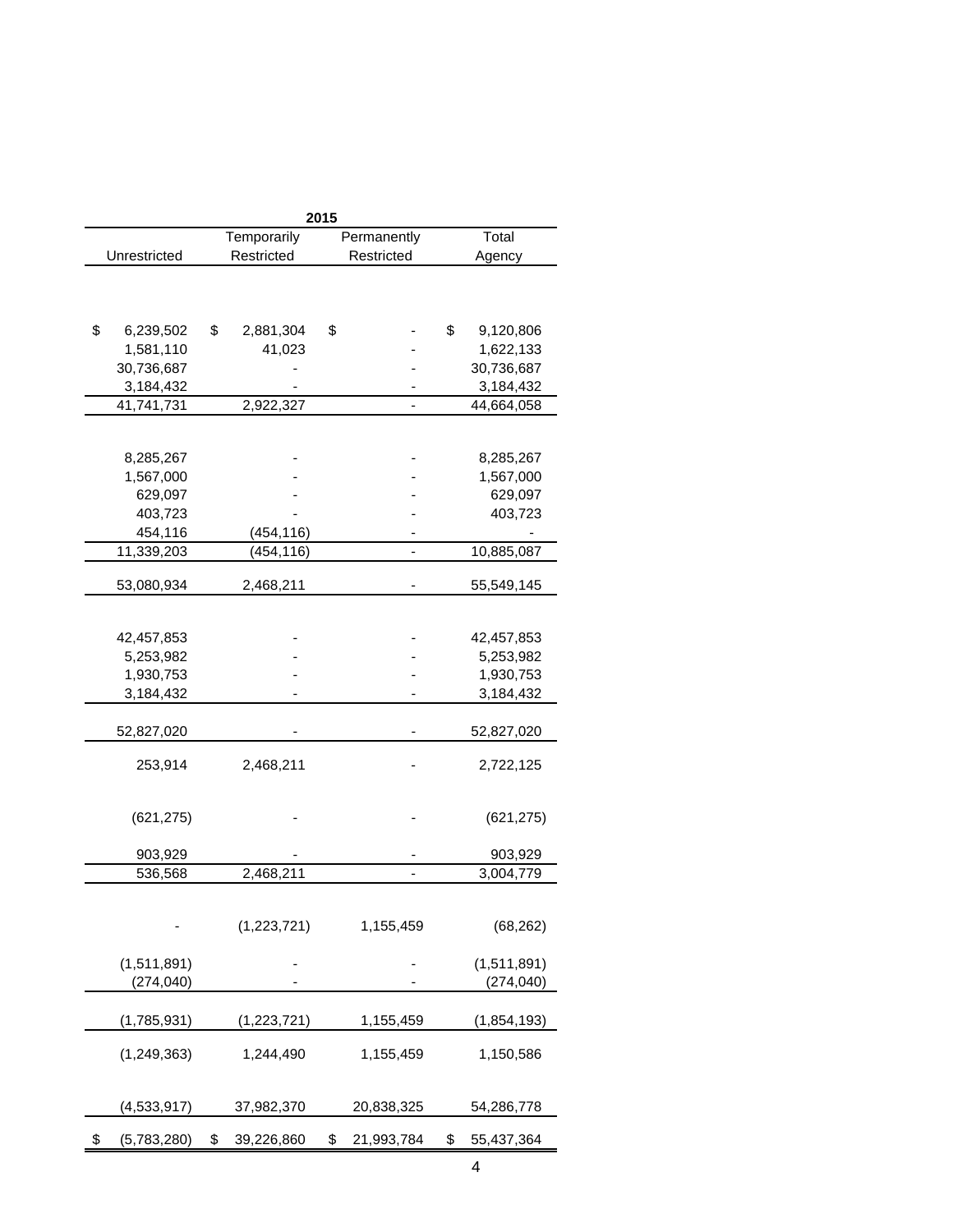#### **Statement of Functional Expenses Year Ended June 30, 2016**

|                                                                   | <b>Programs</b> |                  |    |                                     |    |                                     |    |                    |    |                  |
|-------------------------------------------------------------------|-----------------|------------------|----|-------------------------------------|----|-------------------------------------|----|--------------------|----|------------------|
|                                                                   |                 | <b>Education</b> |    | <b>Emotional</b><br><b>Wellness</b> |    | <b>Economic</b><br><b>Stability</b> |    | <b>Empowerment</b> |    | Total<br>Program |
| <b>Salaries</b>                                                   | \$              | 11,242,004       | \$ | 8,699,533                           | \$ | 3,895,366                           | \$ | 1,108,749          | \$ | 24,945,652       |
| Payroll taxes and benefits                                        |                 | 2,821,250        |    | 2,302,695                           |    | 1,017,194                           |    | 299,435            |    | 6,440,574        |
| Professional fees                                                 |                 | 2,193,124        |    | 650,001                             |    | 241,416                             |    | 171,945            |    | 3,256,486        |
| Financial assistance                                              |                 | 67,278           |    | 210,943                             |    | 68,355                              |    |                    |    | 346,576          |
| Occupancy                                                         |                 | 1,714,366        |    | 1,241,390                           |    | 416,164                             |    | 173,315            |    | 3,545,235        |
| Equipment rental and maintenance                                  |                 | 150,497          |    | 454,247                             |    | 43,313                              |    | 10,640             |    | 658,697          |
| Other program expenses                                            |                 | 2,259,427        |    | 555,924                             |    | 308,383                             |    | 12,617             |    | 3,136,351        |
| Telephone                                                         |                 | 306,714          |    | 343,756                             |    | 162,345                             |    | 33,191             |    | 846,006          |
|                                                                   |                 | 20,754,660       |    | 14,458,489                          |    | 6,152,536                           |    | 1,809,892          |    | 43,175,577       |
| Depreciation and amortization<br>allocation                       |                 | 277,204          |    | 181,693                             |    | 84,099                              |    | 24,002             |    | 566,998          |
| Net periodic benefit income not<br>included in operating expenses |                 | (81, 014)        |    | (60, 241)                           |    | (27,005)                            |    | (8,309)            |    | (176, 569)       |
|                                                                   |                 | 20,950,850       | \$ | 14,579,941                          |    | 6,209,630                           | S  | 1,825,585          | S  | 43,566,006       |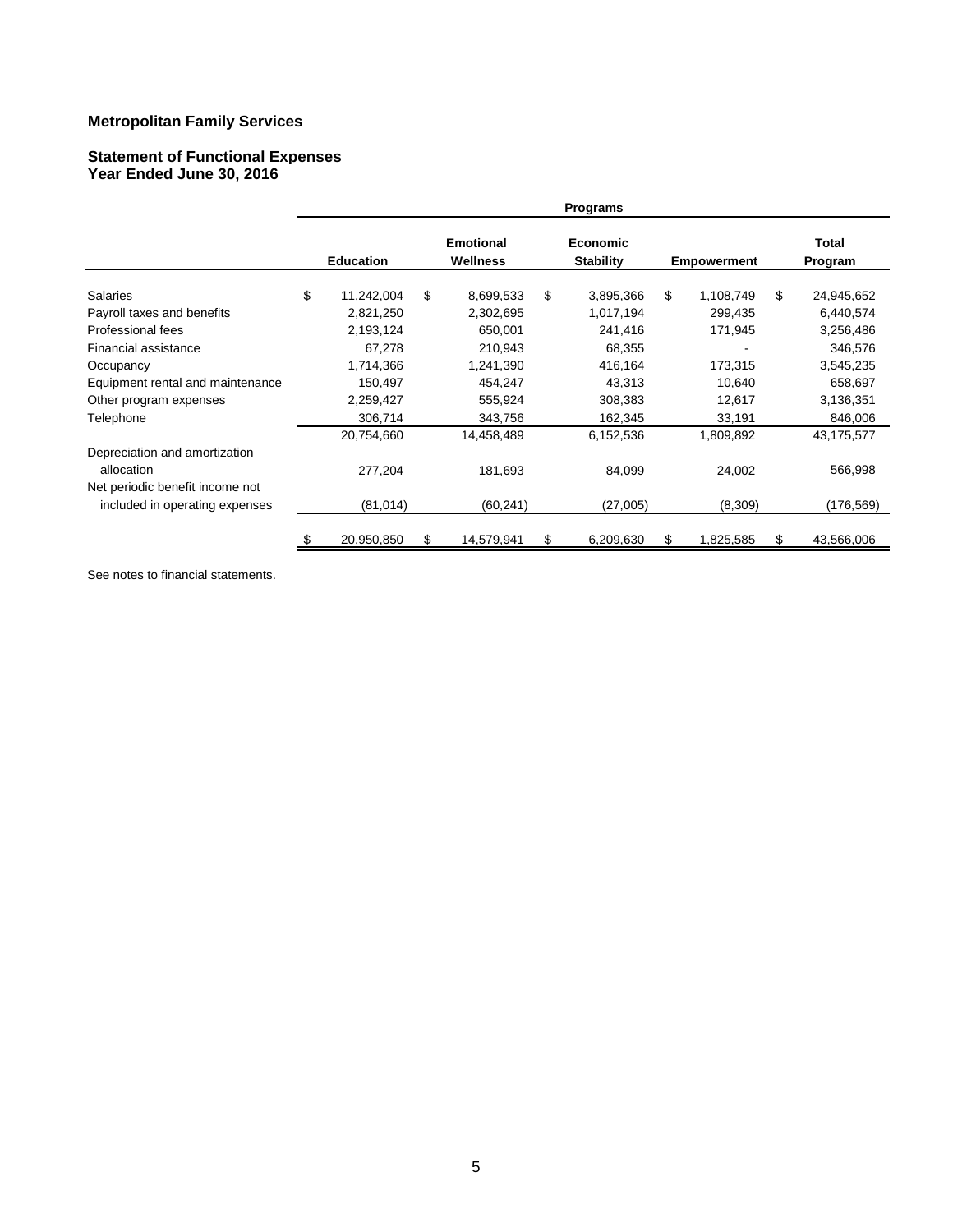|                   |    | <b>Support Services</b> |                 |                      |    |              |
|-------------------|----|-------------------------|-----------------|----------------------|----|--------------|
| <b>Management</b> |    |                         | Total           |                      |    | 2016         |
| and               |    | <b>Fund</b>             | <b>Support</b>  | In-Kind              |    | <b>Total</b> |
| General           |    | Raising                 | <b>Services</b> | <b>Contributions</b> |    | Agency       |
|                   |    |                         |                 |                      |    |              |
| \$<br>2,993,978   | \$ | 1,075,260               | \$<br>4,069,238 | \$                   | \$ | 29,014,890   |
| 703,386           |    | 282,560                 | 985,946         |                      |    | 7,426,520    |
| 970,980           |    | 68,113                  | 1,039,093       | 2,934,057            |    | 7,229,636    |
| 1,470             |    | 6,316                   | 7,786           | 525                  |    | 354,887      |
| 312,242           |    | 157,971                 | 470,213         |                      |    | 4,015,448    |
| 3,183             |    | 3,947                   | 7,130           | 2,563                |    | 668,390      |
| 244,230           |    | 84,136                  | 328,366         |                      |    | 3,464,717    |
| 73,977            |    | 33,650                  | 107,627         |                      |    | 953,633      |
| 5,303,446         |    | 1,711,953               | 7,015,399       | 2,937,145            |    | 53,128,121   |
| 62,526            |    | 17,570                  | 80,096          |                      |    | 647,094      |
| (22, 850)         |    | (8,309)                 | (31, 159)       |                      |    | (207, 728)   |
| \$<br>5,343,122   | \$ | 1,721,214               | \$<br>7,064,336 | \$<br>2,937,145      | \$ | 53,567,487   |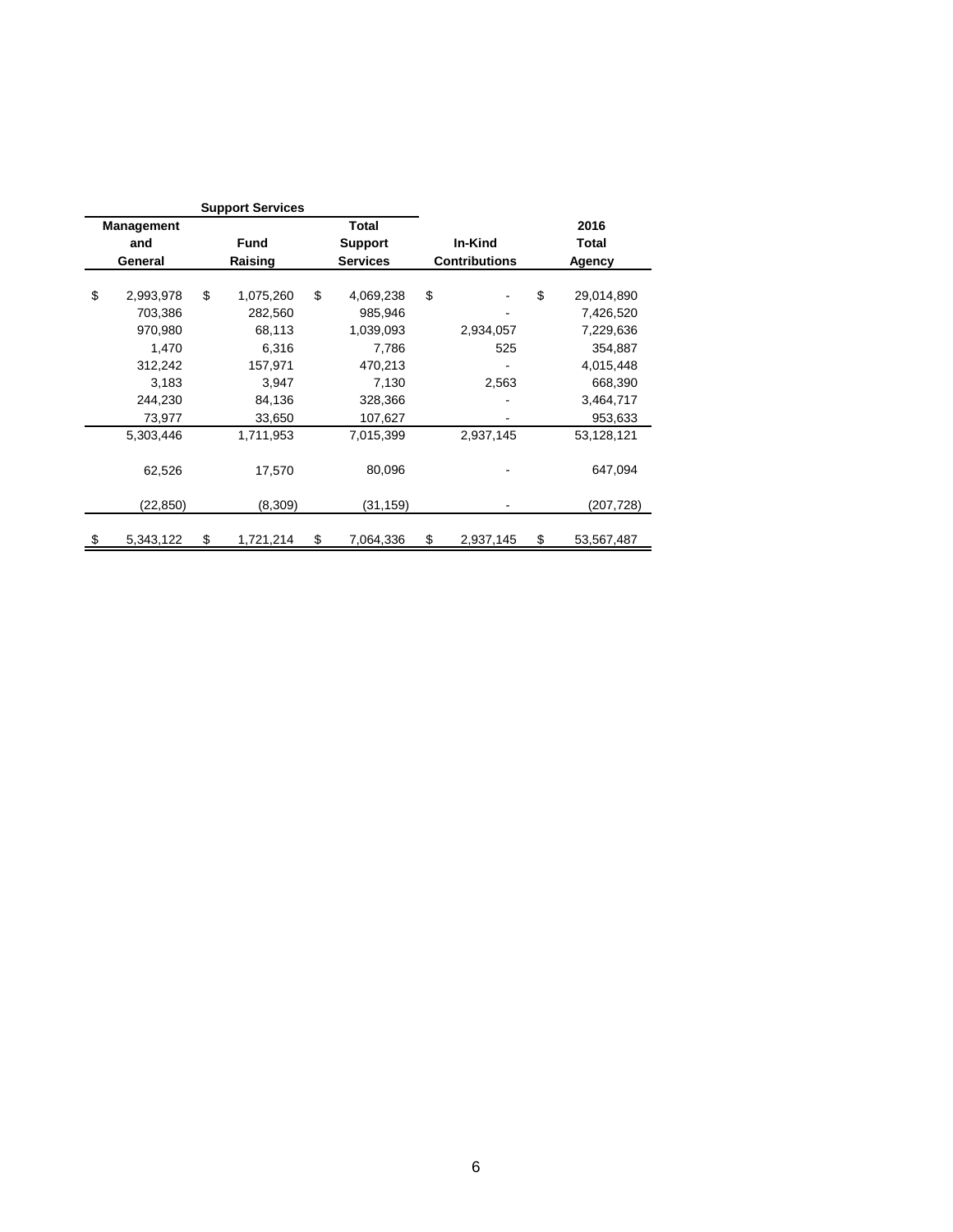#### **Statement of Functional Expenses Year Ended June 30, 2015**

|                                                                   | <b>Programs</b> |                  |    |                                     |    |                                     |    |                    |    |                  |
|-------------------------------------------------------------------|-----------------|------------------|----|-------------------------------------|----|-------------------------------------|----|--------------------|----|------------------|
|                                                                   |                 | <b>Education</b> |    | <b>Emotional</b><br><b>Wellness</b> |    | <b>Economic</b><br><b>Stability</b> |    | <b>Empowerment</b> |    | Total<br>Program |
| <b>Salaries</b>                                                   | \$              | 10,563,421       | \$ | 8,807,644                           | \$ | 3,962,205                           | \$ | 1,142,216          | \$ | 24,475,486       |
| Payroll taxes and benefits                                        |                 | 2,756,516        |    | 2,392,725                           |    | 1,086,887                           |    | 316,470            |    | 6,552,598        |
| Professional fees                                                 |                 | 2,011,153        |    | 435,856                             |    | 282,843                             |    | 117,350            |    | 2,847,202        |
| Financial assistance                                              |                 | 21,470           |    | 242,258                             |    | 51,197                              |    |                    |    | 314,925          |
| Occupancy                                                         |                 | 1,654,319        |    | 1,256,420                           |    | 449,997                             |    | 168,802            |    | 3,529,538        |
| Equipment rental and maintenance                                  |                 | 90,671           |    | 374,956                             |    | 23,757                              |    | 2,208              |    | 491,592          |
| Other program expenses                                            |                 | 2,148,748        |    | 596,775                             |    | 425,531                             |    | 123,832            |    | 3,294,886        |
| Telephone                                                         |                 | 318,044          |    | 377,412                             |    | 219,845                             |    | 36,325             |    | 951,626          |
|                                                                   |                 | 19,564,342       |    | 14,484,046                          |    | 6,502,262                           |    | 1,907,203          |    | 42,457,853       |
| Depreciation and amortization<br>allocation                       |                 | 252,629          |    | 180,838                             |    | 84,579                              |    | 24,277             |    | 542,323          |
| Net periodic benefit income not<br>included in operating expenses |                 | (352,532)        |    | (262, 140)                          |    | (117, 511)                          |    | (36, 157)          |    | (768, 340)       |
|                                                                   |                 | 19,464,439       | S. | 14,402,744                          | S. | 6,469,330                           | S  | 1,895,323          | S  | 42,231,836       |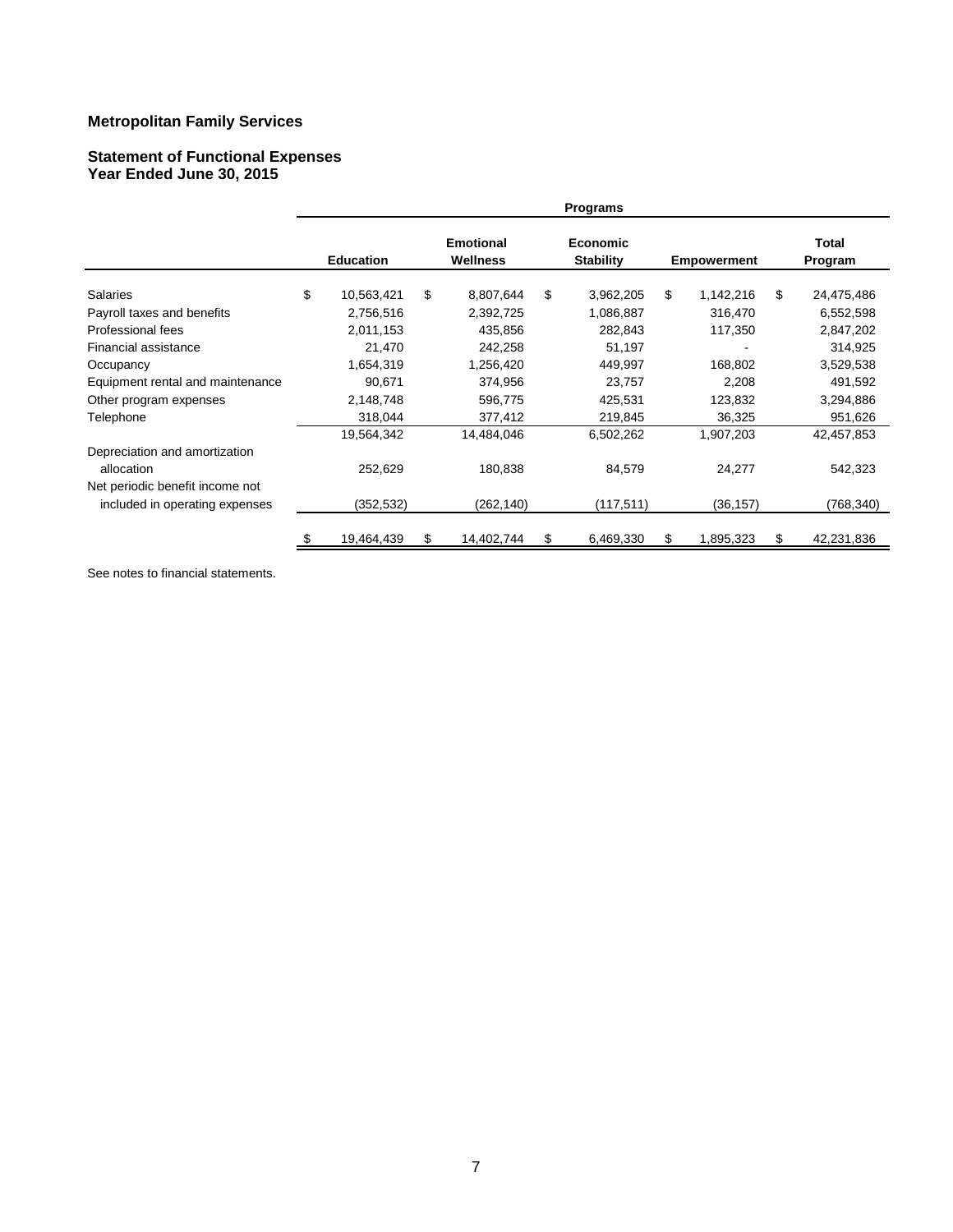|                   | <b>Support Services</b> |                 |    |                      |    |              |
|-------------------|-------------------------|-----------------|----|----------------------|----|--------------|
| <b>Management</b> |                         | <b>Total</b>    |    |                      |    | 2015         |
| and               | <b>Fund</b>             | <b>Support</b>  |    | In-Kind              |    | <b>Total</b> |
| General           | Raising                 | <b>Services</b> |    | <b>Contributions</b> |    | Agency       |
|                   |                         |                 |    |                      |    |              |
| \$<br>2,854,794   | \$<br>1,008,622         | \$<br>3,863,416 | \$ |                      | \$ | 28,338,902   |
| 703,418           | 269,624                 | 973,042         |    |                      |    | 7,525,640    |
| 933,077           | 315,423                 | 1,248,500       |    | 3,179,432            |    | 7,275,134    |
| 1,110             | 18,349                  | 19,459          |    |                      |    | 334,384      |
| 303,999           | 146,489                 | 450,488         |    |                      |    | 3,980,026    |
| 17,309            | 17,915                  | 35,224          |    | 5,000                |    | 531,816      |
| 359,936           | 120,549                 | 480,485         |    |                      |    | 3,775,371    |
| 80,339            | 33,782                  | 114,121         |    |                      |    | 1,065,747    |
| 5,253,982         | 1,930,753               | 7,184,735       |    | 3,184,432            |    | 52,827,020   |
| 60,900            | 18,052                  | 78,952          |    |                      |    | 621,275      |
| (99, 432)         | (36,157)                | (135,589)       |    |                      |    | (903, 929)   |
| \$<br>5,215,450   | \$<br>1,912,648         | \$<br>7,128,098 | \$ | 3,184,432            | \$ | 52,544,366   |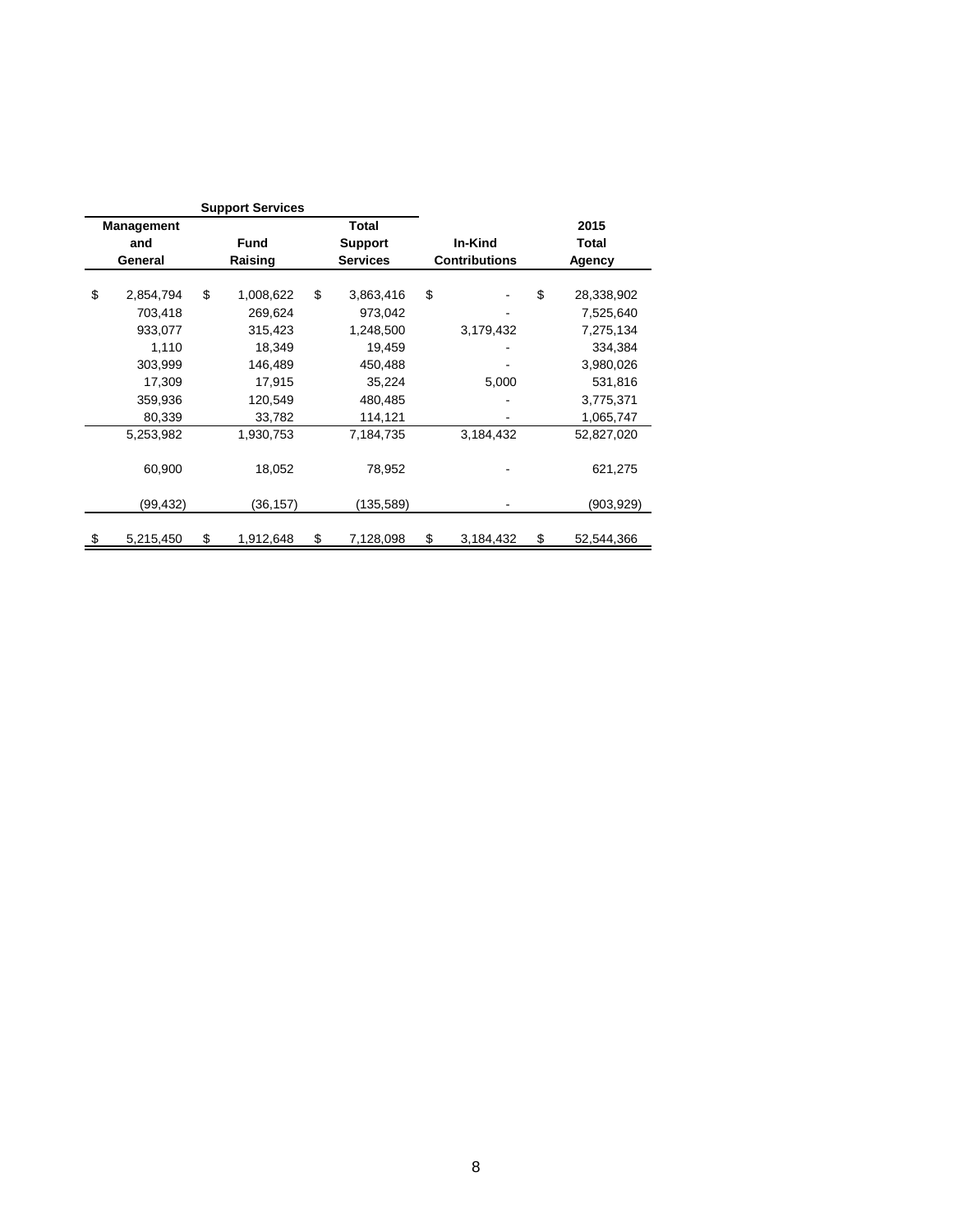# **Statements of Cash Flows Years Ended June 30, 2016 and 2015**

|                                                                |    | 2016          | 2015            |
|----------------------------------------------------------------|----|---------------|-----------------|
| Cash flows from operating activities:                          |    |               |                 |
| Change in net assets                                           | \$ | (7,989,234)   | \$<br>1,150,586 |
| Adjustments to reconcile change in net assets to net cash      |    |               |                 |
| (used in) provided by operating activities:                    |    |               |                 |
| Change in market value of interest rate swap                   |    | 1,127,680     | 274,040         |
| Change in market value beneficial interest in perpetual trusts |    | 1,000,238     | (1, 155, 459)   |
| Depreciation and amortization                                  |    | 647,094       | 621,275         |
| Net realized gain on investments                               |    | (314, 376)    | (549, 379)      |
| Net unrealized loss on investments                             |    | 4,816,190     | 2,415,848       |
| Changes in operating assets and liabilities:                   |    |               |                 |
| Receivables                                                    |    | (3, 166, 291) | (2,537,938)     |
| Prepaid expenses                                               |    | (241, 315)    | 36,459          |
| Accounts payable, accrued expenses, and other                  |    | 3,667,917     | 1,006,648       |
| Deferred revenue                                               |    | (201, 441)    | (444, 936)      |
| Funds held in custody for others                               |    | (7, 141)      | (982)           |
| Net cash (used in) provided by operating activities            |    | (660, 679)    | 816,162         |
|                                                                |    |               |                 |
| Cash flows from investing activities:                          |    |               |                 |
| Proceeds from the sale of investments                          |    | 2,138,700     | 2,376,015       |
| Purchases of investments                                       |    | (2,760,715)   | (2,792,763)     |
| Additions to property and equipment, net                       |    | (1,694,337)   | (194, 307)      |
| Net cash used in investing activities                          |    | (2,316,352)   | (611, 055)      |
|                                                                |    |               |                 |
| Cash flows from financing activities:                          |    |               |                 |
| Net proceeds from (repayments of) line of credit               |    | 3,025,000     | (250,000)       |
| Payments on notes payable                                      |    | (57, 278)     | (56, 923)       |
| Net cash provided by (used in) financing activities            |    | 2,967,722     | (306, 923)      |
| Decrease in cash                                               |    | (9, 309)      | (101, 816)      |
|                                                                |    |               |                 |
| Cash at beginning of year                                      |    | 128,448       | 230,264         |
|                                                                |    |               |                 |
| Cash at end of year                                            | 5  | 119,139       | \$<br>128,448   |
| Supplemental disclosure of cash flow information:              |    |               |                 |
| Cash paid for interest                                         | \$ | 774,000       | \$<br>694,227   |
|                                                                |    |               |                 |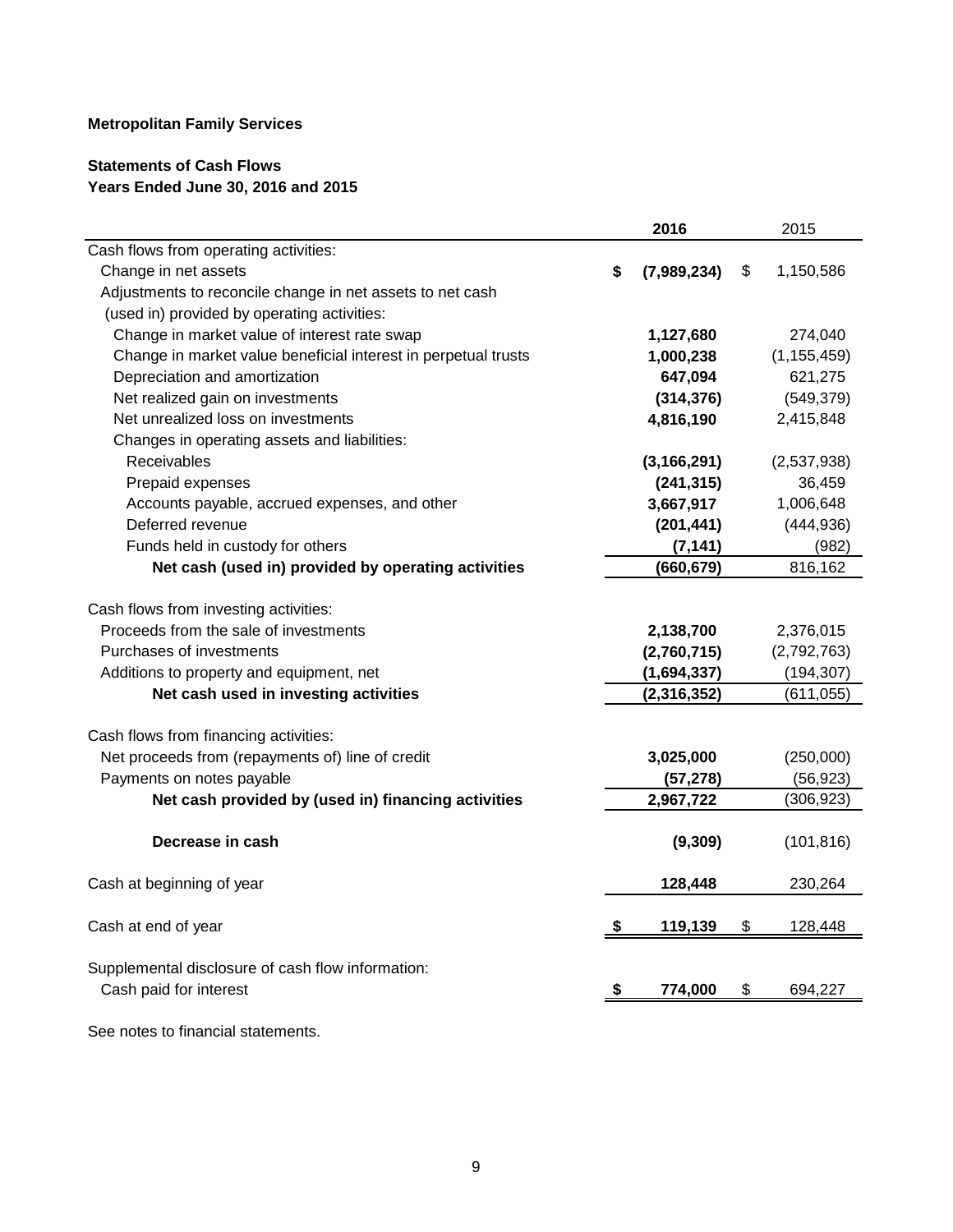### **Notes to Financial Statements**

## **Note 1. Nature of Activities**

Metropolitan Family Services (the Agency), a not-for-profit Illinois corporation, is a nonsectarian human services agency located in metropolitan Chicago, Illinois. The Agency was organized to provide a wide range of programs and services to strengthen low and moderate-income individuals, families, and communities. The Agency is exempt from income taxes under the provisions of Section 501(c)(3) of the Internal Revenue Code and applicable state law.

# **Note 2. Summary of Significant Accounting Policies**

**Basis of presentation**: The Agency's financial statements are prepared on the accrual basis of accounting in accordance with accounting principles generally accepted in the United States of America, as applicable to nonprofit organizations.

**Accounting standards**: The Agency follows accounting standards established by the Financial Accounting Standards Board (the FASB) to ensure consistent reporting of financial condition, results of activities, and cash flows. References to Generally Accepted Accounting Principles (GAAP) in these footnotes are to the FASB *Accounting Standards Codification,* sometimes referred to as the Codification or ASC.

**Use of estimates**: The preparation of financial statements in conformity with accounting principles generally accepted in the United States of America requires management to make estimates and assumptions that affect the reported amounts of assets and liabilities and disclosure of contingent assets and liabilities at the date of the financial statements and the reported amounts of revenues and expenses during the reporting period. Actual results could differ from those estimates.

**Revenue recognition**: The majority of funding for the Agency's operations is provided by governmental agencies. The Agency recognizes program revenues in the fiscal year that the services are rendered. Contribution revenues and other support are recognized in the fiscal year that the pledges are received. Grant revenue is recognized when the related grant expenditure has been incurred.

**Functional allocation of expenses**: The costs of providing the various programs and other activities have been summarized on a functional basis in the statements of activities. Accordingly, certain costs have been allocated among the programs and supporting services benefited.

**Fair value of financial instruments**: The carrying amount of financial instruments including accounts receivable, accounts payable, notes payable, accrued expenses and short-term borrowings, approximate fair value due to the short maturity of these instruments. The carrying amount of long-term debt approximates fair value because the interest rates fluctuate with market interest rates or the fixed rates are based on current rates offered to the Agency for debt with similar terms and maturities.

**Cash**: It is usual and customary for the Agency to have cash on deposit in multiple financial institutions exceeding the federally insured limits. Management does not believe there is a risk of loss associated with these accounts. The carrying amount reported for cash approximates fair value.

**Investments**: At June 30, 2016 and 2015, all investments, including the invested assets of the irrevocable perpetual trusts, are carried at fair value. Realized gains and losses are determined based on the average cost method. Changes in fair value are recorded as unrealized gains (losses).

**Receivables**: The Agency has outstanding receivables from various government grants and from fund raising pledges. Management recorded an allowance for doubtful accounts totaling \$235,622 and \$147,635 at June 30, 2016 and 2015, respectively, based on specific identification of uncollectible accounts and historical collection experience.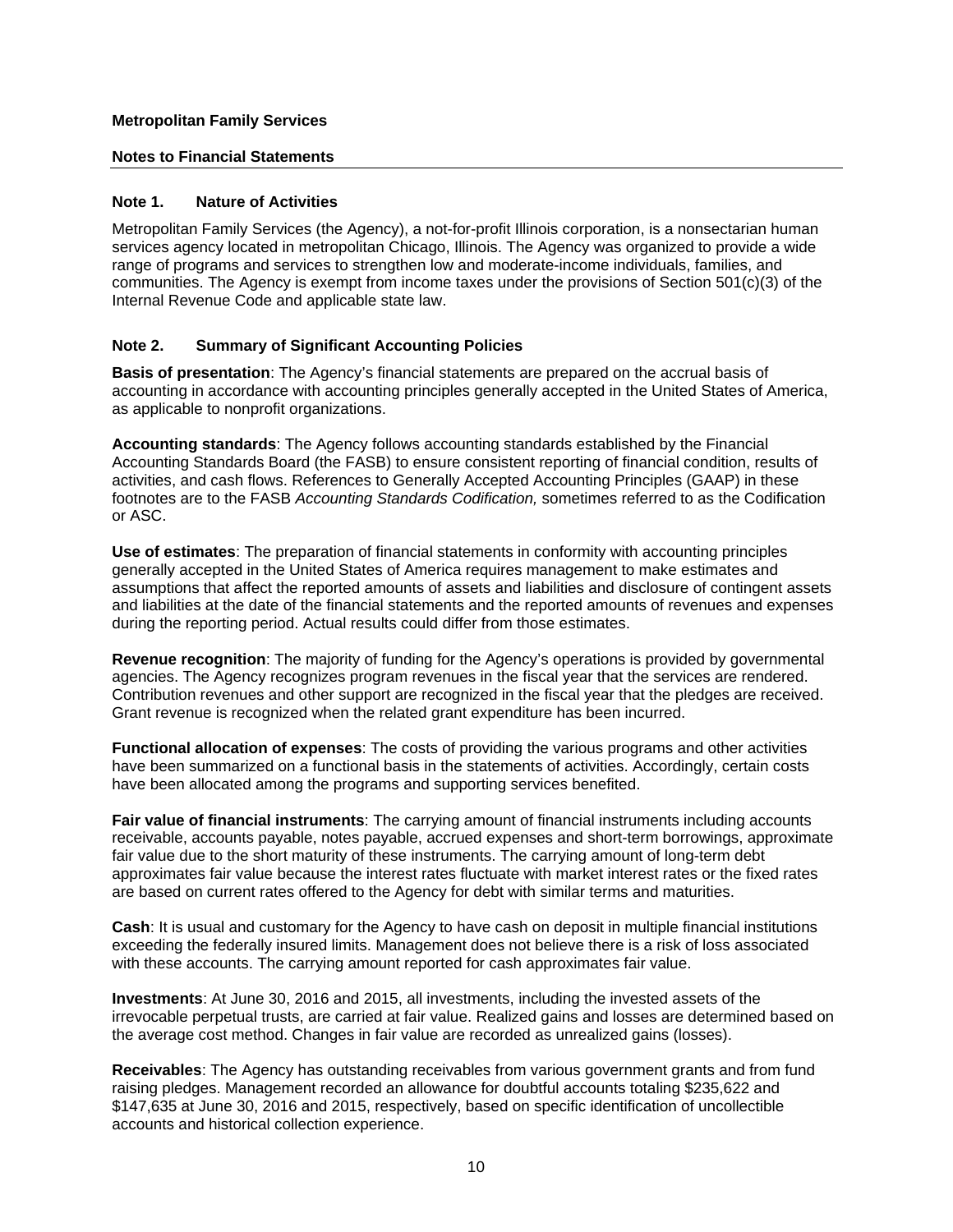### **Notes to Financial Statements**

# **Note 2. Summary of Significant Accounting Policies (Continued)**

**Beneficial interest in irrevocable perpetual trusts**: The Agency is an income beneficiary of certain irrevocable perpetual trusts established by donors and administered by certain third-party agencies. Income allocations from such trusts have no restriction on their use and are recognized as revenue when received from the third-party agencies. The Agency's beneficial interest in the assets of irrevocable perpetual trusts is carried at fair value in its statement of financial position based on the fair value of the underlying trust assets.

**Amortization of bond issuance costs**: Bond issuance costs are those costs associated with the issuance of the Agency's debt. These costs are amortized using the straight-line method over the life of the bonds (29 years) and a refinancing arrangement (7 years). For the years ended June 30, 2016 and 2015, the accumulated amortization of bond issuance costs was \$194,976 and \$174,940, respectively. Amortization expense was \$20,036 for the years ended June 30, 2016 and 2015, respectively.

**Property and equipment**: Property and equipment are carried at cost, except donated assets which are recorded at fair value at date of donation. All purchases in excess of \$5,000 are capitalized, while lesser amounts are charged to expense. Assets retired or otherwise disposed of are removed from the accounts at their net carrying amount. Depreciation is provided on a straight-line basis over the estimated useful lives of the related assets or terms of the related leases (40 years for buildings, 5 years for furniture and equipment, and 2-7 years for leasehold improvements).

**Deferred revenue**: The Agency recognizes grants as revenue when related expenses are incurred. Amounts received in advance are recorded as deferred revenue.

**Derivative financial instruments**: The Agency has an interest rate swap agreement with the objective of minimizing the variability of cash flows. This derivative financial instrument is recognized as either an asset or liability at fair value in the statement of financial position (interest rate swap) with the changes in the fair value reported on the statement of activities (change in market value of interest rate swap). For the years ended June 30, 2016 and 2015, the Agency recognized a loss of \$1,127,680 and \$274,040, respectively, for changes in the fair value of the instrument.

**Unrestricted net assets**: Unrestricted net assets are resources whose use has no limitations imposed by outside donors.

**Temporarily restricted net assets**: Temporarily restricted net assets are subject to donor-imposed restrictions that may or will be met by the Agency or the passage of time. When a donor restriction expires (that is, when a stipulated time restriction ends or the purpose for which the contributions were restricted is fulfilled), temporarily restricted net assets are reclassified to unrestricted net assets and reported in the statements of activities as net assets released from restrictions. However, if a restriction is fulfilled in the same period in which the contribution is received, the Agency reports the support as unrestricted. In the absence of donor-imposed restrictions on the use of the assets, contributions of longlived assets are reported as increases in unrestricted net assets.

**Permanently restricted net assets**: Net assets for which the principal must remain intact per donor request and the earnings can be used for specified purposes or general operations to the extent of its investment income. Included in this category is the Agency's interest in perpetual trusts.

**Contributions**: Unconditional promises of others to give cash and other assets to the Agency are recorded at fair value at the date the promise is made and reported as increases in either temporarily or permanently restricted net assets if they are received with donor stipulations that limit the use of the contributions.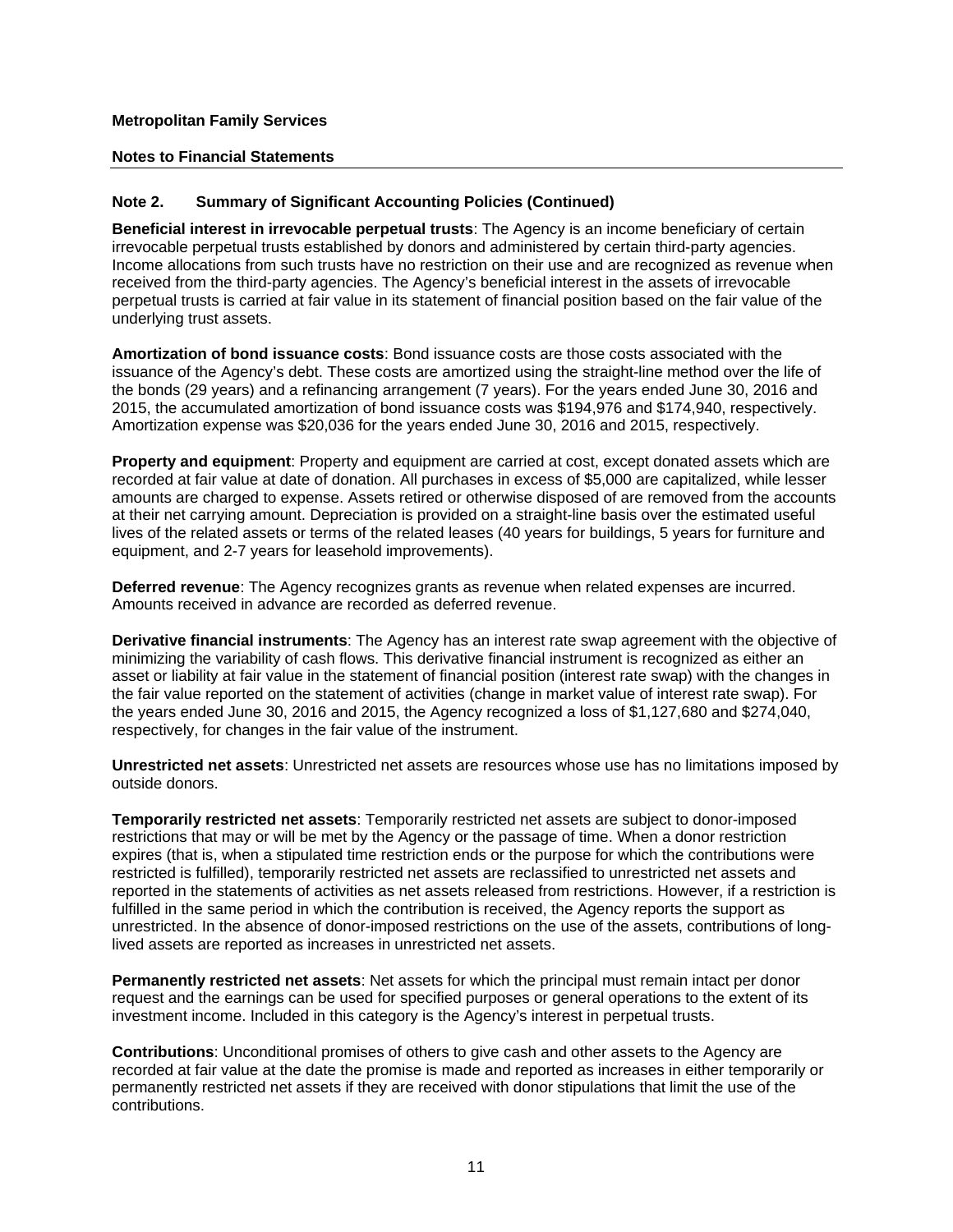### **Notes to Financial Statements**

## **Note 2. Summary of Significant Accounting Policies (Continued)**

**In-kind contributions**: The Agency received contributions of goods and services from outside corporations, including advertising, consulting services, and various goods, in the amount of \$2,937,145 and \$3,184,432 during the years ended June 30, 2016 and 2015, respectively. These amounts are recorded as revenues and expenses in the financial statements.

**Income taxes**: The accounting standard on accounting for uncertainty in income taxes addresses the determination of whether tax benefits claimed or expected to be claimed on a tax return should be recorded in the financial statements. Under this guidance, the Agency may recognize the tax benefit from an uncertain tax position only if it is more likely than not that the tax position will be sustained on examination by taxing authorities, based on the technical merits of the position. Examples of tax positions include the tax-exempt status of the Agency and various positions related to the potential sources of unrelated business taxable income (UBIT). The tax benefits recognized in the financial statements from such a position are measured based on the largest benefit that has a greater than 50 percent likelihood of being realized upon ultimate settlement. There were no unrecognized tax benefits identified or recorded as liabilities for the reporting periods presented in the financial statements.

The Agency files Form 990 in the U.S. federal jurisdiction and the State of Illinois. The Agency is generally no longer subject to examination by the Internal Revenue Service for tax years before 2013.

**Recent accounting pronouncements**: In May 2015, the FASB issued ASU 2015-07, *Fair Value Measurement (Topic 820), Disclosures for Investments in Certain Entities That Calculate Net Asset Value per Share (or its Equivalent*). The amendments in this update remove the requirement to categorize within the fair value hierarchy all investments for which fair value is measured using the net asset value per share practical expedient. However, sufficient information must be provided to permit reconciliation of the fair value of assets categorized within the fair value hierarchy to the amounts presented in the statement of financial position. The amendments also remove the requirement to make certain disclosures for all investments that are eligible to be measured at fair value using the net asset value per share practical expedient. The amendments in this update are effective for the Agency's June 30, 2018 financial statements. Early adoption is permitted.

In August 2016, the FASB issued ASU 2016-14, *Not-for-Profit Entities (Topic 958): Presentation of Financial Statements of Not-for-Profit Entities*. Key elements of the ASU include a reduction in the number of net asset categories from three to two, conforming requirements on releases of capital restrictions, several new requirements related to expense presentation and disclosure (including investment expenses), and new required disclosures communicating information useful in assessing liquidity. The new standard will be effective for the Agency's June 30, 2019 financial statements. Early adoption is permitted.

In May 2014, the FASB issued ASU 2014-09, *Revenue from Contracts with Customers (Topic 606)*, requiring an entity to recognize the amount of revenue to which it expects to be entitled for the transfer of promised goods or services to customers. The updated standard will replace most existing revenue recognition guidance in U.S. GAAP when it becomes effective and permits the use of either a full retrospective or retrospective with cumulative effect transition method. Early adoption is not permitted. The updated standard will be effective for the Agency's June 30, 2020 financial statements.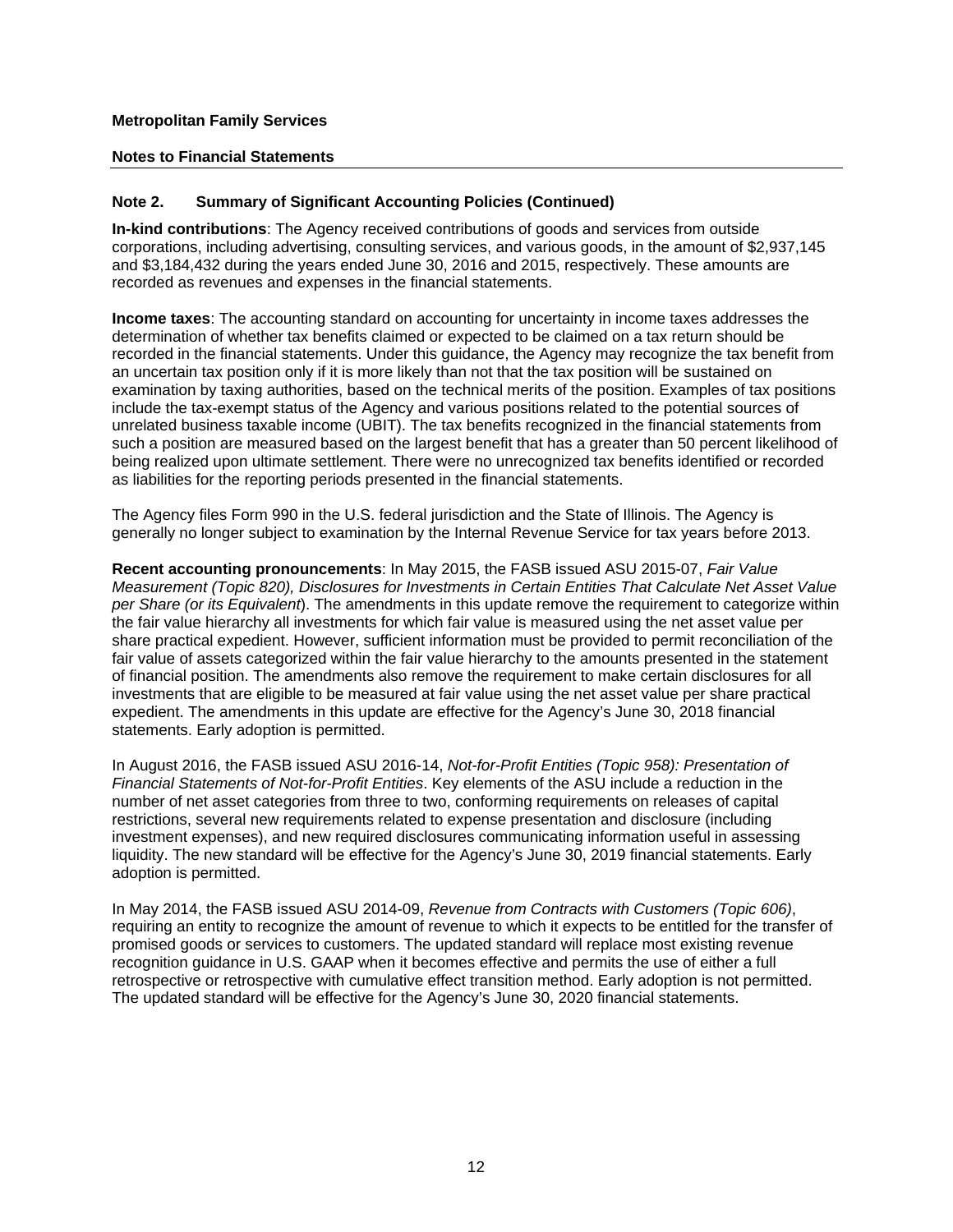### **Notes to Financial Statements**

# **Note 2. Summary of Significant Accounting Policies (Continued)**

In February 2016, the FASB issued ASU 2016-02, *Leases (Topic 842).* The guidance in this ASU supersedes the leasing guidance in Topic 840, *Leases.* Under the new guidance, lessees are required to recognize lease assets and lease liabilities on the balance sheet for all leases with terms longer than 12 months. Leases will be classified as either finance or operating, with classification affecting the pattern of expense recognition in the income statement. The new standard will be effective for the Agency's June 30, 2021 financial statements.

The Agency is currently evaluating the impact of the adoption of the above standards on its financial statements.

**Subsequent events**: The Agency has evaluated subsequent events for potential recognition and/or disclosure through October 31, 2016, the date the financial statements were available to be issued.

# **Note 3. Fair Value Disclosures**

The Fair Value Measurements and Disclosures Topic of the Codification defines fair value as the price that would be received to sell an asset or paid to transfer a liability in an orderly transaction between market participants at the measurement date. In determining fair value, the Agency uses various methods including market, income and cost approaches and sets out a fair value hierarchy. Based on these approaches, the Agency often utilizes certain assumptions that market participants would use in pricing the asset or liability, including assumptions about risk and/or the risks inherent in the inputs to the valuation technique. These inputs can be readily observable, market corroborated, or generally unobservable inputs. The Agency utilizes valuation techniques that maximize the use of observable inputs and minimize the use of unobservable inputs. Based on the observability of the inputs used in the valuation techniques, the Agency is required to provide the following information according to the fair value hierarchy. The fair value hierarchy gives the highest priority to quoted prices in active markets for identical assets or liabilities (Level 1) and the lowest priority to unobservable inputs (Level 3). Inputs are broadly defined under the Topic as assumptions market participants would use in pricing an asset or liability.

The three levels of the fair value hierarchy under the Topic are described below:

Level 1. Unadjusted quoted prices in active markets, such as the New York Stock Exchange, for identical assets or liabilities that the reporting entity has the ability to access at the measurement date.

Level 2. Inputs other than quoted prices within Level 1 that are observable for the asset or liability, either directly or indirectly; and fair value is determined through the use of models or other valuation methodologies. Investments which are generally included in this category include corporate bonds and loans, less liquid and restricted equity securities and certain over-the-counter derivatives. A significant adjustment to a Level 2 input could result in the Level 2 measurement becoming a Level 3 measurement.

Level 3. Inputs are unobservable for the asset or liability and include situations where there is little, if any, market activity for the asset or liability. The inputs into the determination of fair value are based upon the best information in the circumstances and may require significant management judgment or estimation. Investments that are included in this category generally include equity and debt positions in private companies and general and limited partnership interests in corporate private equity and real estate funds, debt funds and funds of hedge funds.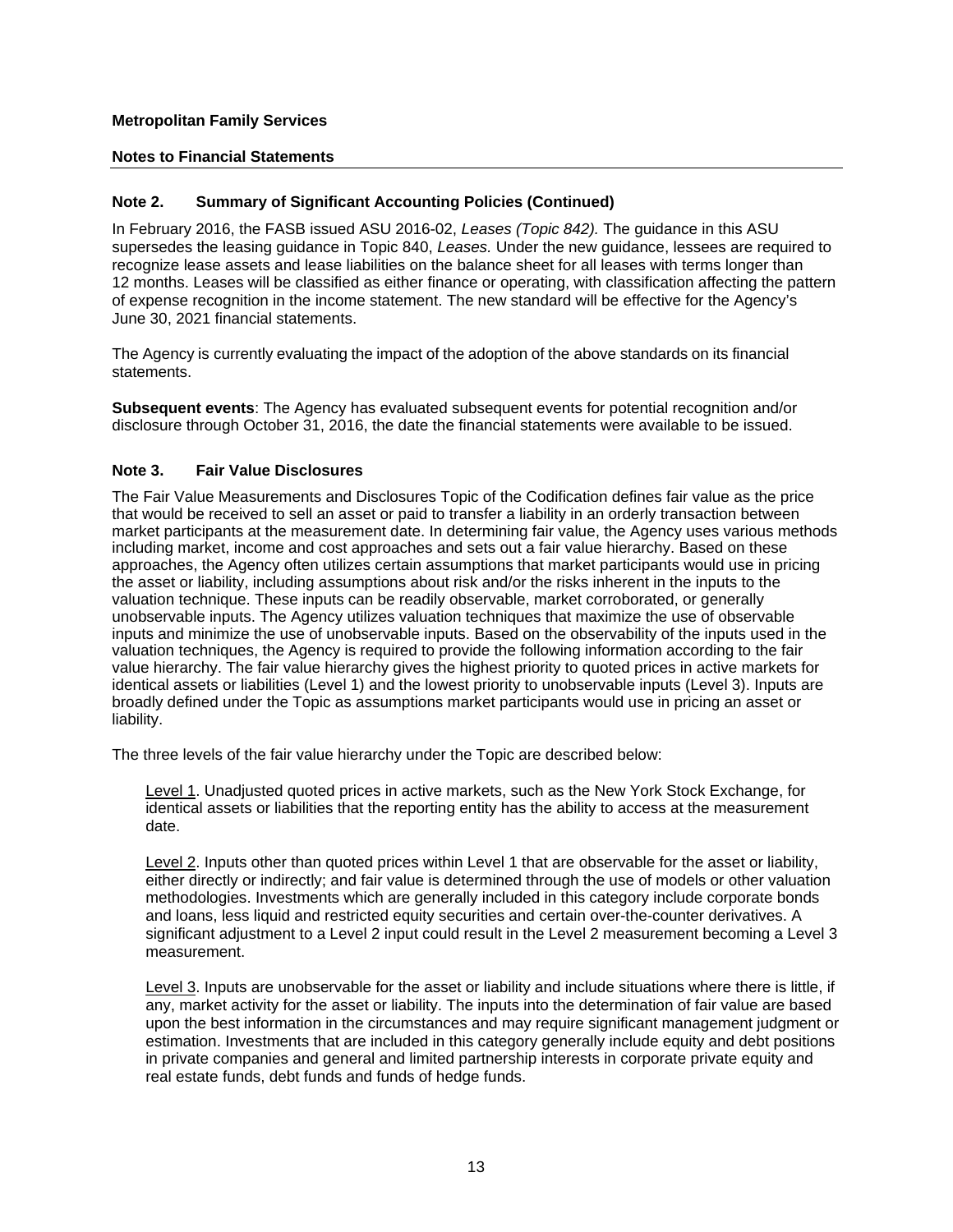#### **Notes to Financial Statements**

#### **Note 3. Fair Value Disclosures (Continued)**

In certain cases, the inputs used to measure fair value may fall into different levels of the fair value hierarchy. In such cases, an investment's level within the fair value hierarchy is based on the highest level of input that is significant to the fair value measurement. The Agency's assessment of the significance of a particular input to the fair value measurement in its entirety requires judgment, and considers factors specific to the investment.

For the fiscal years ended June 30, 2016 and 2015, the application of valuation techniques applied to similar assets and liabilities has been consistent, and there are no unfunded commitments at June 30, 2016 and 2015, requiring fair value measurement. The following is a description of the valuation methodologies used for instruments measured at fair value:

#### *Investment Securities*

The fair value of publicly traded equity and fixed income securities is based upon market quotations of national security exchanges. These financial instruments are classified as Level 1 in the fair value hierarchy.

Investments in certain hedge funds and real estate funds are valued at fair value based on the applicable percentage ownership of the underlying companies' net assets as of the measurement date, as determined by the fund manager. In determining fair value, the fund manager utilizes valuations provided by the underlying investment companies. The underlying investment companies value securities and other financial instruments on a fair value basis of accounting. The fair value of the Agency's investments in private investment companies generally represents the amount the Agency would expect to receive if it were to liquidate its investment in the companies excluding any redemption charges that may apply. These financial instruments are classified as Level 2 in the fair value hierarchy.

#### *Beneficial Interest in Perpetual Trusts*

The fair value of the Agency's beneficial interest in perpetual trusts were provided by the trustee. The trustee determines fair value based on readily available pricing sources for market transactions involving identical assets for securities. The valuations include certain unobservable inputs and are, therefore, classified as Level 3.

#### *Interest Rate Swap*

The valuation of this instrument is determined using widely accepted valuation techniques including discounted cash flow analysis on the expected cash flows of the interest rate swap. This analysis reflects the contractual terms of the interest rate swap, including the period to maturity, and used observable market-based inputs, including the SIFMA index. The fair value estimate is classified as Level 2.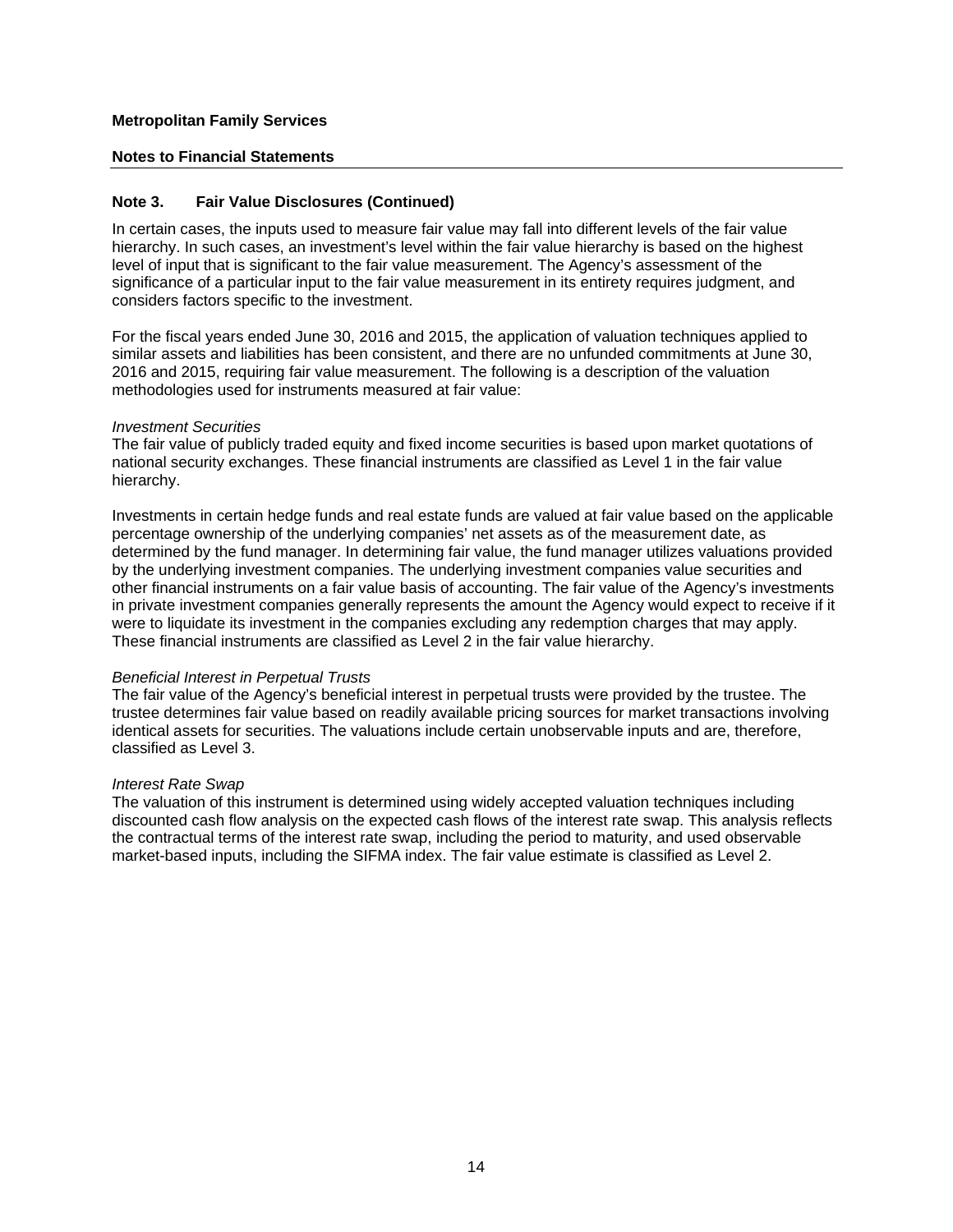# **Notes to Financial Statements**

# **Note 3. Fair Value Disclosures (Continued)**

The following tables present the Agency's fair value hierarchy for those assets and liabilities measured at fair value on a recurring basis as of June 30, 2016 and 2015:

|                          | 2016                       |    |            |    |            |    |            |  |  |
|--------------------------|----------------------------|----|------------|----|------------|----|------------|--|--|
|                          | Total                      |    | Level 1    |    | Level 2    |    | Level 3    |  |  |
| Assets:                  |                            |    |            |    |            |    |            |  |  |
| Equity securities:       |                            |    |            |    |            |    |            |  |  |
| U.S. equities            | \$<br>10,052,534           | \$ | 10,052,534 | \$ |            | \$ |            |  |  |
| Non-U.S. equities        | 9,570,742                  |    | 9,570,742  |    |            |    |            |  |  |
| Fixed income securities: |                            |    |            |    |            |    |            |  |  |
| U.S. fixed income        | 4,960,109                  |    | 4,960,109  |    |            |    |            |  |  |
| Non-U.S. fixed income    | 2,452,361                  |    | 2,452,361  |    |            |    |            |  |  |
| Alternative investments: |                            |    |            |    |            |    |            |  |  |
| Hedge fund of funds (a)  | 6,892,728                  |    |            |    | 6,892,728  |    |            |  |  |
| Real estate fund (b)     | 872,519                    |    |            |    | 872,519    |    |            |  |  |
| Beneficial interest in   |                            |    |            |    |            |    |            |  |  |
| perpetual trusts (c)     | 15,427,055                 |    |            |    |            |    | 15,427,055 |  |  |
|                          | $\overline{50}$ , 228, 048 | \$ | 27,035,746 | \$ | 7,765,247  | \$ | 15,427,055 |  |  |
| Cash and other           | 3,174,074                  |    |            |    |            |    |            |  |  |
|                          | 53,402,122                 |    |            |    |            |    |            |  |  |
|                          |                            |    |            |    |            |    |            |  |  |
| Liability:               |                            |    |            |    |            |    |            |  |  |
| Interest-rate swap       | 4,848,763                  | \$ |            | \$ | 4,848,763  | \$ |            |  |  |
|                          |                            |    |            |    |            |    |            |  |  |
|                          |                            |    | 2015       |    |            |    |            |  |  |
|                          | Total                      |    | Level 1    |    | Level 2    |    | Level 3    |  |  |
| Assets:                  |                            |    |            |    |            |    |            |  |  |
| Equity securities:       |                            |    |            |    |            |    |            |  |  |
| U.S. equities            | \$<br>10,544,315           | \$ | 10,544,315 | \$ |            | \$ |            |  |  |
| Non-U.S. equities        | 10,470,888                 |    | 10,470,888 |    |            |    |            |  |  |
| Fixed income securities: |                            |    |            |    |            |    |            |  |  |
| U.S. fixed income        | 4,131,590                  |    | 4,131,590  |    |            |    |            |  |  |
| Non-U.S. fixed income    | 2,282,722                  |    | 2,282,722  |    |            |    |            |  |  |
| Alternative investments: |                            |    |            |    |            |    |            |  |  |
| Hedge fund of funds (a)  | 7,411,514                  |    |            |    | 7,411,514  |    |            |  |  |
| Real estate fund (b)     | 3,001,077                  |    |            |    | 3,001,077  |    |            |  |  |
| Beneficial interest in   |                            |    |            |    |            |    |            |  |  |
| perpetual trusts (c)     | 16,427,293                 |    |            |    |            |    | 16,427,293 |  |  |
|                          | 54,269,399                 | \$ | 27,429,515 | \$ | 10,412,591 | \$ | 16,427,293 |  |  |
| Cash and other           | 4,012,760                  |    |            |    |            |    |            |  |  |
|                          | 58,282,159                 |    |            |    |            |    |            |  |  |
|                          |                            |    |            |    |            |    |            |  |  |
| Liability:               |                            |    |            |    |            |    |            |  |  |
| Interest-rate swap       | \$<br>3,721,083            | \$ |            | \$ | 3,721,083  | \$ |            |  |  |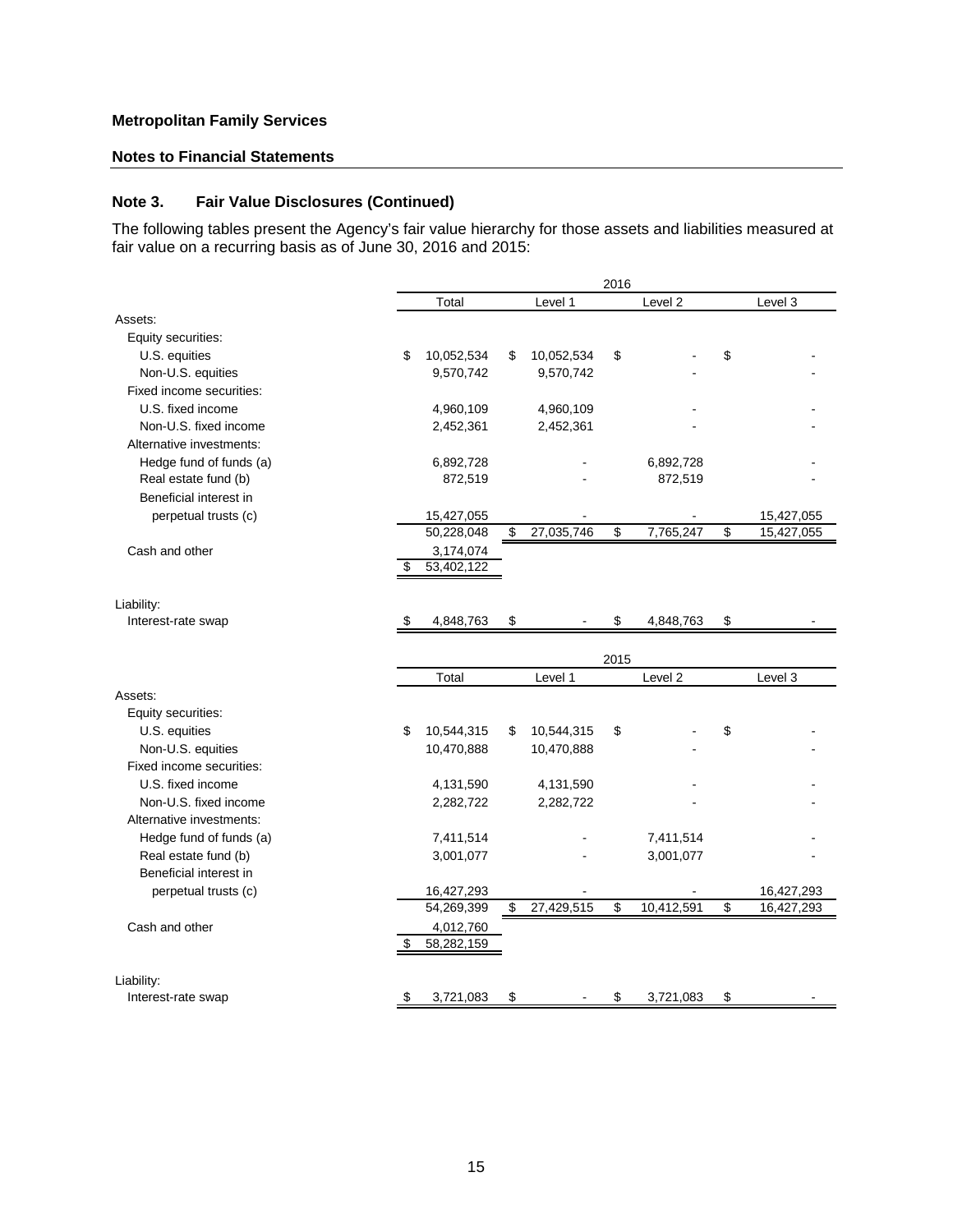### **Notes to Financial Statements**

## **Note 3. Fair Value Disclosures (Continued)**

The following table provides a summary of market alternatives at June 30, 2016 and 2015 by net asset class whose fair value is calculated using net asset value per share, or its equivalent:

|                         |                 |                  | June 30, 2016                  |            |  |  |  |
|-------------------------|-----------------|------------------|--------------------------------|------------|--|--|--|
|                         | 2016            | 2015             | Unfunded                       | Redemption |  |  |  |
| Description             | Fair Value      | Fair Value       | Commitments                    | Frequency  |  |  |  |
|                         |                 |                  |                                |            |  |  |  |
| Hedge fund of funds (a) | \$<br>6,892,728 | 7.411.514        | S<br>٠                         | Quarterly  |  |  |  |
| Real estate fund (b)    | 872.519         | 3,001,077        | $\overline{\phantom{a}}$       | Quarterly  |  |  |  |
|                         | 7,765,247       | 10,412,591<br>S. | \$<br>$\overline{\phantom{a}}$ |            |  |  |  |

- (a) This category includes investments in hedge funds that invest primarily in U.S. common stocks. Management of the hedge funds has the ability to shift investments to meet growth strategies. The fair values of the investments in this category have been estimated using the net asset value per share of the investments.
- (b) This category includes several real estate funds that invest primarily in U.S. commercial real estate. The fair values of the investments in this category have been estimated using the net asset value of the Agency's ownership interest.
- (c) This category includes underlying investments in equities, fixed income securities, real estate funds, and hedge funds. The fair value of these investments is based on quoted market prices provided by recognized broker-dealers.

The Agency assesses the levels of the investments at each measurement date, and transfers between levels are recognized on the actual date of the event or change in circumstances that caused the transfer in accordance with the Agency's accounting policy regarding the recognition of transfers between levels of the fair vale hierarchy. There were no transfers between Levels 1, 2, or 3 during the years ended June 30, 2016 and 2015.

The changes in Level 3 assets and liabilities measured at fair value on a recurring basis are summarized as follows as of June 30, 2016:

|                                                          |     | 2016                      |                | 2015                    |  |
|----------------------------------------------------------|-----|---------------------------|----------------|-------------------------|--|
|                                                          |     | Beneficial                | Beneficial     |                         |  |
|                                                          |     | Interest in               | Interest in    |                         |  |
|                                                          |     | <b>Perpetual Fund</b>     | Perpetual Fund |                         |  |
| Balance, beginning of year<br>Net unrealized (loss) gain | \$. | 16.427.293<br>(1,000,238) | S              | 15,271,834<br>1,155,459 |  |
| Balance, end of year                                     |     | 15,427,055                |                | 16,427,293              |  |

Substantially all of the changes in unrealized appreciation included in the statements of activities attributable to Level 3 investments relate to investments still held at June 30, 2016.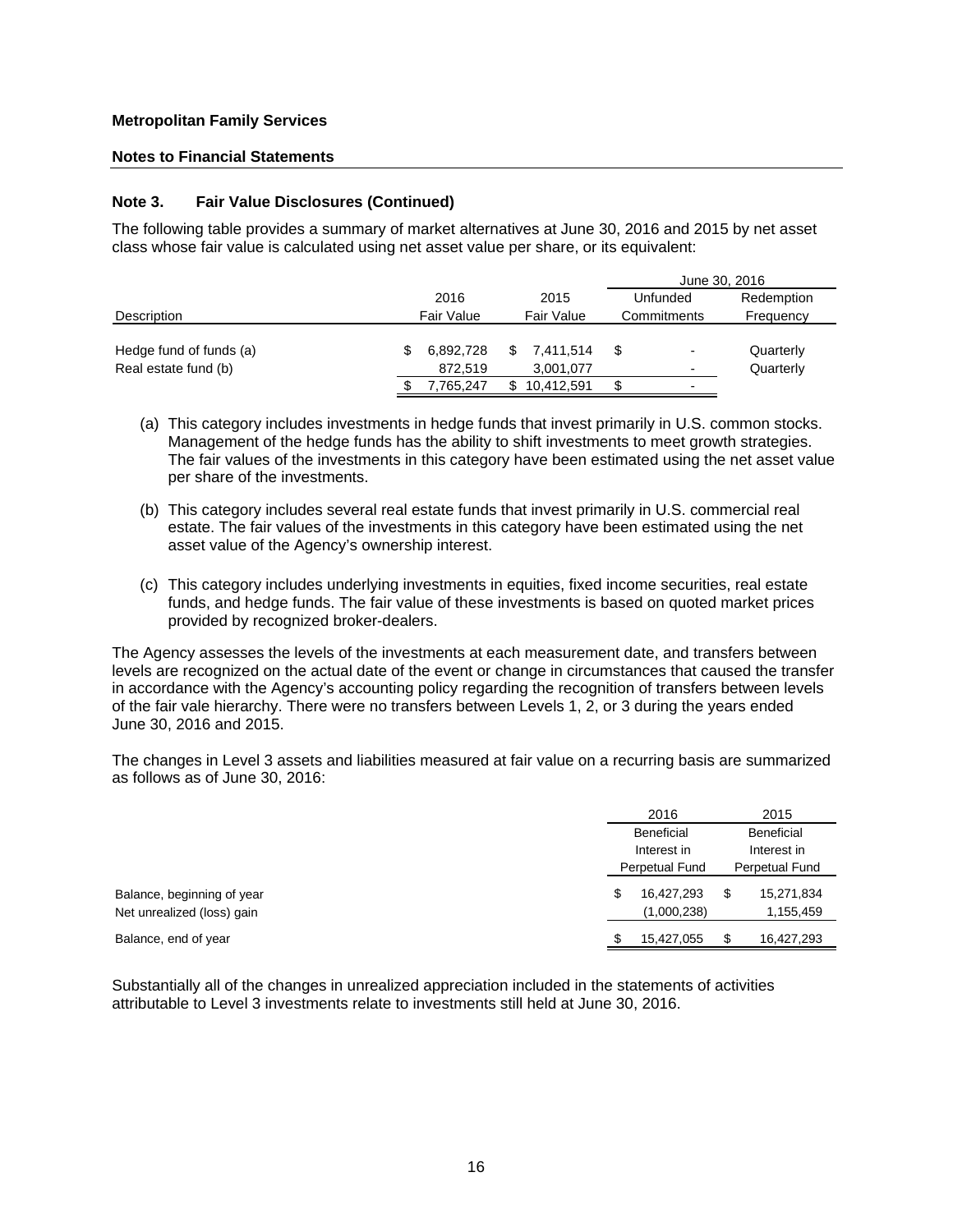#### **Notes to Financial Statements**

#### **Note 4. Investments and Beneficial Interest in Irrevocable Perpetual Trusts**

Total returns on investment assets, excluding income allocations from irrevocable perpetual trusts, held during 2016 and 2015 are summarized as follows:

| 2016                                                | Temporarily<br>Restricted     |     | Permanently<br>Restricted | Total                         |
|-----------------------------------------------------|-------------------------------|-----|---------------------------|-------------------------------|
| Dividends and interest income<br>Investment expense | \$<br>2,684,162<br>(242, 147) | \$  |                           | \$<br>2,684,162<br>(242, 147) |
| Net realized gain                                   | 314,376                       |     |                           | 314,376                       |
| Net unrealized loss                                 | (4,816,190)                   |     | (1,000,238)               | (5,816,428)                   |
| Total loss on investments                           | (2,059,799)                   | £.  | (1,000,238)               | \$<br>(3,060,037)             |
| Investment loss designated for:                     |                               |     |                           |                               |
| Endowment payout                                    | \$<br>1,820,000               | \$  |                           | \$<br>1,820,000               |
| Undesignated investment return                      | (3,879,799)                   |     | (1,000,238)               | (4,880,037)                   |
| Total                                               | (2,059,799)                   | \$. | (1,000,238)               | \$<br>(3,060,037)             |
| 2015                                                | Temporarily<br>Restricted     |     | Permanently<br>Restricted | Total                         |
| Dividends and interest income                       | \$<br>2,489,828               | \$  |                           | \$<br>2,489,828               |
| Investment expense                                  | (280,080)                     |     |                           | (280,080)                     |
| Net realized gain                                   | 549,379                       |     |                           | 549,379                       |
| Net unrealized (loss) gain                          | (2, 415, 848)                 |     | 1,155,459                 | (1, 260, 389)                 |
| Total return on investments                         | 343,279                       |     | 1,155,459                 | 1,498,738                     |
| Investment return designated for:                   |                               |     |                           |                               |
| Endowment payout                                    | \$<br>1,567,000               | \$  |                           | \$<br>1,567,000               |
| Undesignated investment (loss) return               | (1,223,721)                   |     | 1,155,459                 | (68, 262)                     |
| Total                                               | 343,279                       | \$  | 1,155,459                 | \$<br>1,498,738               |

The Agency invests in a professionally managed portfolio of mutual funds and alternative investments. Such investments are exposed to various risks such as interest rate, market and credit. Due to the level of risk associated with such investments, it is at least reasonably possible that changes in risks in the near term would materially affect investment balances and the amounts reported in the financial statements.

The Agency is also a designated income beneficiary of certain irrevocable perpetual trusts. The terms of the trust agreements provide that the Agency, as an income beneficiary, is to receive its beneficial interest in the income of the trust assets as earned in perpetuity. Such trust assets are held and invested in perpetuity by the third-party trustees, which are financial institutions.

At June 30, 2016 and 2015, the assets of the irrevocable trusts are principally invested in marketable equity securities and bonds and notes. During 2016 and 2015, income allocations received by the Agency from irrevocable perpetual trusts amounted to \$806,742 and \$629,097, respectively, and the Agency's beneficial interest in the net unrealized (depreciation) and appreciation in the fair value of the irrevocable trusts' assets amounted to (\$1,000,238) and \$1,155,459, respectively.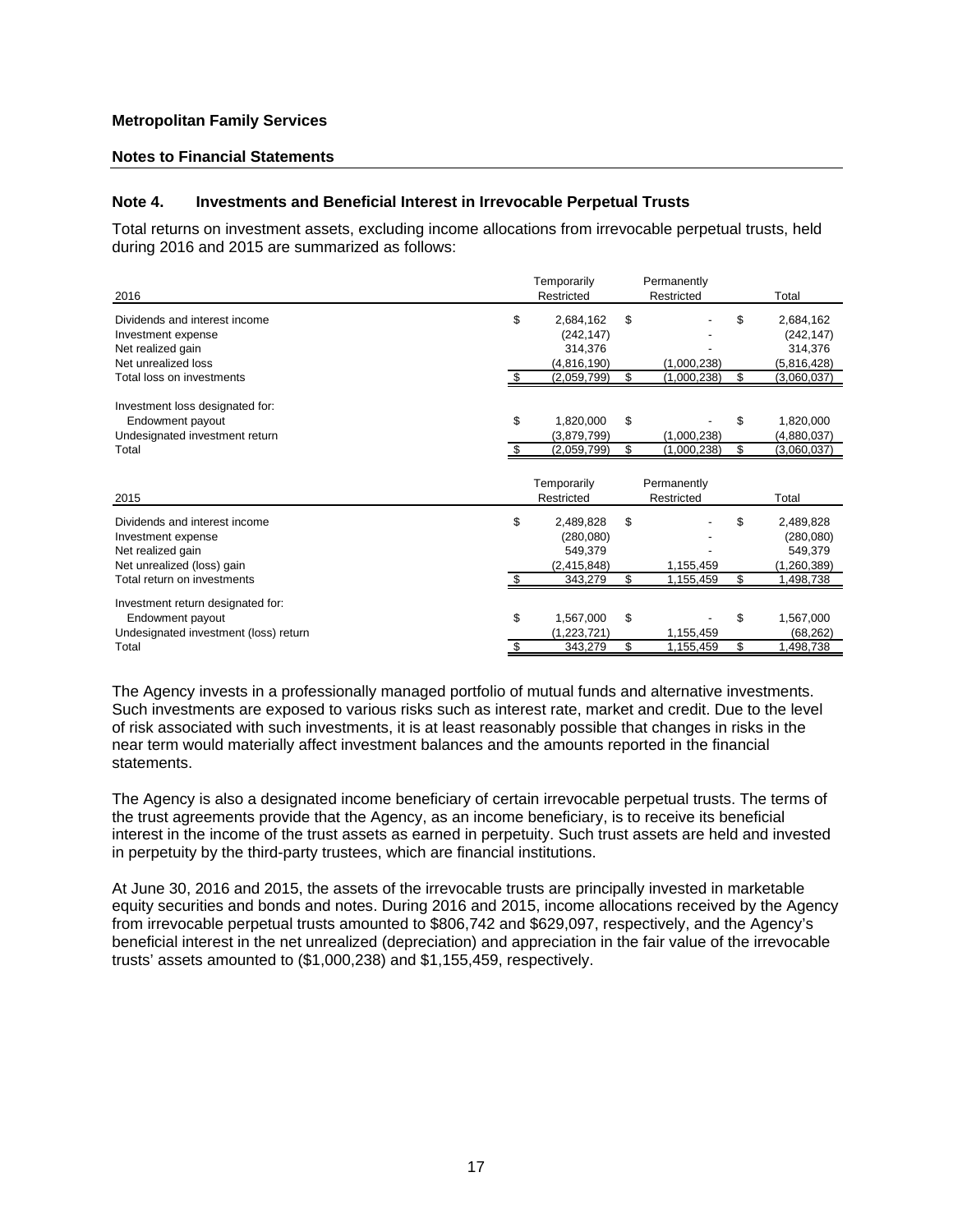### **Notes to Financial Statements**

#### **Note 5. Endowment Funds**

The Agency's endowment includes donor-restricted endowment funds. As required by accounting principles generally accepted in the United States of America, net assets associated with endowment funds are classified and reported based on the existence or absence of donor-imposed restrictions.

#### *Interpretation of Relevant Law*

The Board of Directors has interpreted the Illinois Uniform Prudent Management of Institutional Funds Act (UPMIFA) as requiring the preservation of the fair value of the original gift as of the gift date of the donorrestricted endowment funds absent explicit donor stipulations to the contrary. As a result of this interpretation, the Agency classified as permanently restricted net assets (a) the original value of gifts donated to the permanent endowment, (b) the original value of subsequent gifts to the permanent endowment, and (c) accumulations to the permanent endowment made in accordance with the direction of the applicable donor gift instrument at the time the accumulation is added to the fund. The remaining portion of the donor-restricted endowment fund that is not classified in permanently restricted net assets is classified as temporarily restricted net assets until those amounts are appropriated for expenditure by the Agency in a manner consistent with the standard of prudence prescribed by UPMIFA. In accordance with UPMIFA, the Agency considers the following factors in making a determination to appropriate or accumulate earnings on donor-restricted endowment funds:

- 1) The duration and preservation of the fund;
- 2) The purpose of the Agency and the donor-restricted endowment fund;
- 3) General economic conditions;
- 4) The possible effect of inflation and deflation;
- 5) The expected total return from income and the appreciation of investments;
- 6) Other resources of the Agency; and
- 7) The investment policies of the Agency.

The Agency's endowment net asset composition by type of fund is as follows for the years ended June 30, 2016 and 2015:

|                                                                | 2016                        | 2015                        |  |
|----------------------------------------------------------------|-----------------------------|-----------------------------|--|
| <b>Temporarily Restricted</b><br><b>Permanently Restricted</b> | \$ 32,408,576<br>20,993,546 | \$ 36,288,375<br>21,993,784 |  |
|                                                                | \$ 53,402,122               | 58,282,159<br>\$.           |  |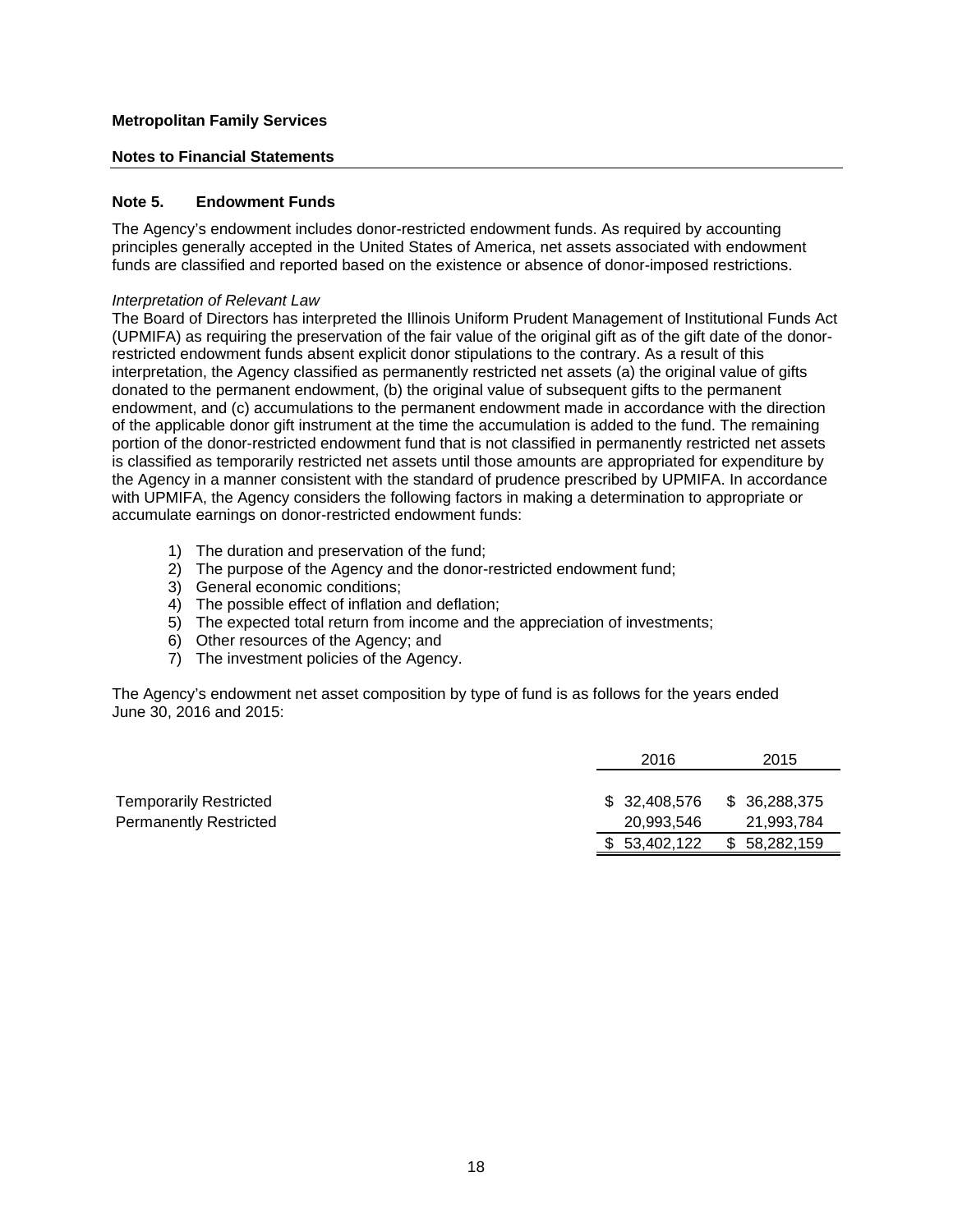# **Notes to Financial Statements**

# **Note 5. Endowment Funds (Continued)**

The changes in endowment net assets for the Agency were as follows for the years ended June 30, 2016 and 2015:

|                                       | 2016              |                  |                   |  |  |
|---------------------------------------|-------------------|------------------|-------------------|--|--|
|                                       | Temporarily       | Permanently      |                   |  |  |
|                                       | Restricted        | Restricted       | Total             |  |  |
| Endowment net assets,                 |                   |                  |                   |  |  |
| beginning of year                     |                   |                  |                   |  |  |
| Investments                           | 36,288,375<br>\$. | \$<br>5,566,491  | 41,854,866<br>\$. |  |  |
| Perpetual trusts                      |                   | 16,427,293       | 16,427,293        |  |  |
|                                       | 36,288,375        | 21,993,784       | 58,282,159        |  |  |
| Investment return:                    |                   |                  |                   |  |  |
| Dividends and interest income         | 2,684,162         |                  | 2,684,162         |  |  |
| Investment expense                    | (242, 147)        |                  | (242, 147)        |  |  |
| Net realized and unrealized losses    | (4,501,814)       | (1,000,238)      | (5,502,052)       |  |  |
|                                       | (2,059,799)       | (1,000,238)      | (3,060,037)       |  |  |
| Appropriation of endowment            |                   |                  |                   |  |  |
| assets for expenditure:               |                   |                  |                   |  |  |
| Operating expense                     | (1,820,000)       |                  | (1,820,000)       |  |  |
| Undesignated investment return (loss) | (3,879,799)       | (1,000,238)      | (4,880,037)       |  |  |
|                                       |                   |                  |                   |  |  |
| Endowment net assets, end of year     |                   |                  |                   |  |  |
| Investments                           | 32,408,576        | 5,566,491        | 37,975,067        |  |  |
| Perpetual trusts                      |                   | 15,427,055       | 15,427,055        |  |  |
|                                       | 32,408,576        | \$<br>20,993,546 | 53,402,122<br>\$. |  |  |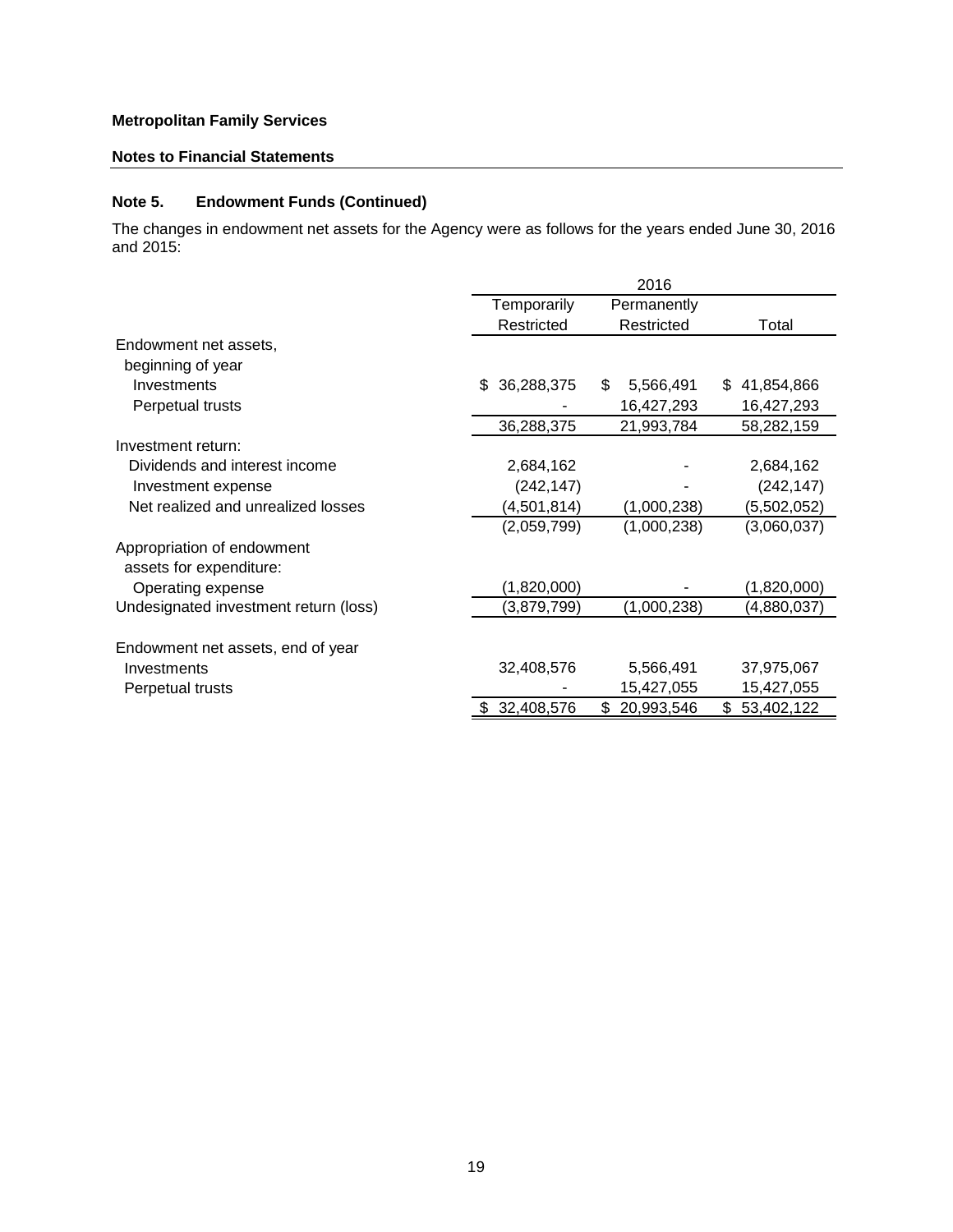### **Notes to Financial Statements**

# **Note 5. Endowment Funds (Continued)**

|                                            | 2015              |                  |                   |  |  |
|--------------------------------------------|-------------------|------------------|-------------------|--|--|
|                                            | Temporarily       | Permanently      |                   |  |  |
|                                            | Restricted        | Restricted       | Total             |  |  |
| Endowment net assets,                      |                   |                  |                   |  |  |
| beginning of year                          |                   |                  |                   |  |  |
| Investments                                | 37,512,096<br>\$. | \$<br>5,566,491  | 43,078,587<br>\$. |  |  |
| Perpetual trusts                           |                   | 15,271,834       | 15,271,834        |  |  |
|                                            | 37,512,096        | 20,838,325       | 58,350,421        |  |  |
| Investment return:                         |                   |                  |                   |  |  |
| Dividends and interest income              | 2,489,828         |                  | 2,489,828         |  |  |
| Investment expense                         | (280,080)         |                  | (280,080)         |  |  |
| Net realized and unrealized gains (losses) | (1,866,469)       | 1,155,459        | (711,010)         |  |  |
|                                            | 343,279           | 1,155,459        | 1,498,738         |  |  |
| Appropriation of endowment                 |                   |                  |                   |  |  |
| assets for expenditure:                    |                   |                  |                   |  |  |
| Operating expense                          | (1,567,000)       |                  | (1, 567, 000)     |  |  |
| Undesignated investment return             | (1,223,721)       | 1,155,459        | (68,262)          |  |  |
| Endowment net assets, end of year          |                   |                  |                   |  |  |
| Investments                                | 36,288,375        | 5,566,491        | 41,854,866        |  |  |
| Perpetual trusts                           |                   | 16,427,293       | 16,427,293        |  |  |
|                                            | 36,288,375<br>\$  | \$<br>21,993,784 | 58,282,159<br>\$  |  |  |

#### *Funds with Deficiencies*

From time to time, the fair value of assets associated with individual donor-restricted endowment funds may fall below the level that the donor or Illinois UPMIFA requires the Agency to retain as a fund of perpetual duration. There were no such deficiencies as of June 30, 2016 and 2015.

The Agency has adopted investment and spending policies for endowment assets as follows:

#### *Investment Policy*

The investment policy of the MFS Endowment is to achieve the highest rate of return possible within an acceptable range of risk and volatility. Based on that objective, the current assumptions are that long-term returns net of expenses will average 7 percent and long-term inflation will average 3 percent.

The MFS Investment Committee has the responsibility to establish the policies that guide the specific investments of the endowment assets. The policies describe the degree of investment risk and diversification that the committee deems appropriate.

The committee, in consultation with its investment consultant, monitors the performance of investment managers and adds, replaces, or eliminates managers as needed. Please refer to Note 3 for the Agency's current asset allocation.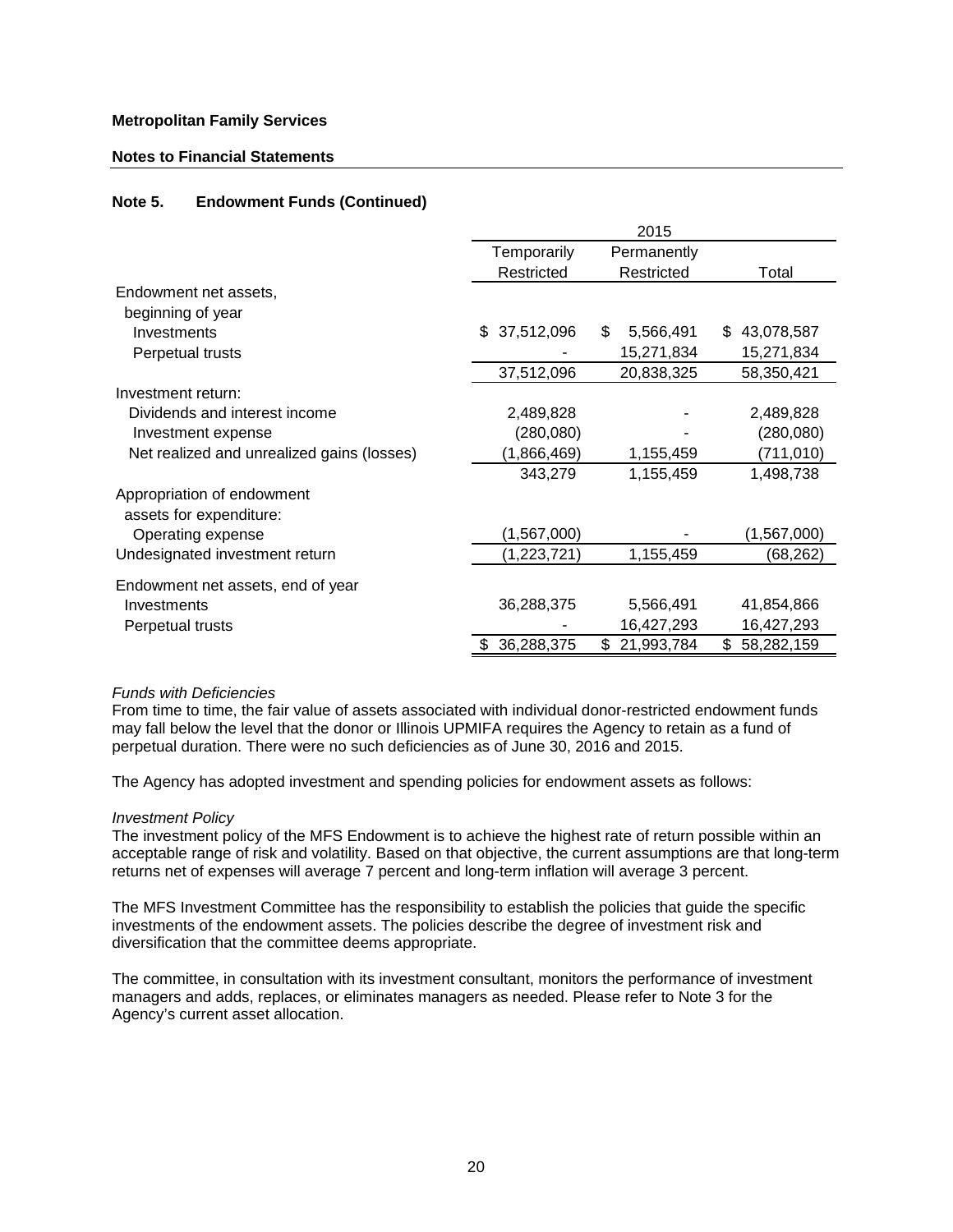## **Notes to Financial Statements**

## **Note 5. Endowment Funds (Continued)**

#### *Spending Policy*

Endowment spending is set annually by the Agency's Board of Directors after considering the funding needs of current Agency operations and the desire to preserve the long-term purchasing power of the Endowment. Distributions are authorized by the Board based on recommendations of the Investment and Finance Committees.

# **Note 6. Fund Raising Pledges Receivable**

Pledges receivable are anticipated to be collected as follows at June 30, 2016 and 2015:

|                             | 2016      | 2015      |
|-----------------------------|-----------|-----------|
| Less than 1 year            | 1,508,860 | 1,346,565 |
| 1 to 5 years                | 3,929,533 | 2,000,000 |
|                             | 5,438,393 | 3,346,565 |
| Less present value discount | (139,204) | -         |
|                             | 5,299,189 | 3,346,565 |

Pledges are discounted at 0.5 percent above the 5-year treasury rate, totaling 1.51 percent at June 30, 2016.

# **Note 7. Property and Equipment**

Property and equipment are as follows at June 30, 2016 and 2015.

|                                | 2016           | 2015             |
|--------------------------------|----------------|------------------|
| Land                           | 2,791,623<br>S | 2,791,623<br>\$. |
| Buildings and improvements     | 22,511,535     | 20,829,504       |
| Leasehold improvements         | 1,706,686      | 1,706,686        |
| Furniture and equipment        | 8,431,927      | 8,419,621        |
|                                | 35,441,771     | 33,747,434       |
| Less: accumulated depreciation | 17,842,979     | 17,215,921       |
|                                | 17,598,792     | 16,531,513<br>S  |

Depreciation expense totaled \$627,058 and \$601,239 for 2016 and 2015, respectively.

# **Note 8. Short-Term Debt**

The Agency has two available revolving credit lines in the amount of \$9,000,000, for operating working capital which expires September 21, 2016; and in the amount of \$2,000,000 for capital campaign projects which expires September 22, 2018. Interest is accrued monthly on both facilities at either the prime rate or the LIBOR rate plus 115 basis points. The weighted average interest rate for fiscal years 2016 and 2015 was 1.94 percent and 1.59 percent, respectively. The covenants of the revolving credit lines are substantially the same as those of the Illinois Development Finance Authority Variable Rate Demand Revenue Bonds (Note 9). The total balance outstanding on the lines of credit was \$6,975,000 at June 30, 2016 and \$3,950,000 at June 30, 2015.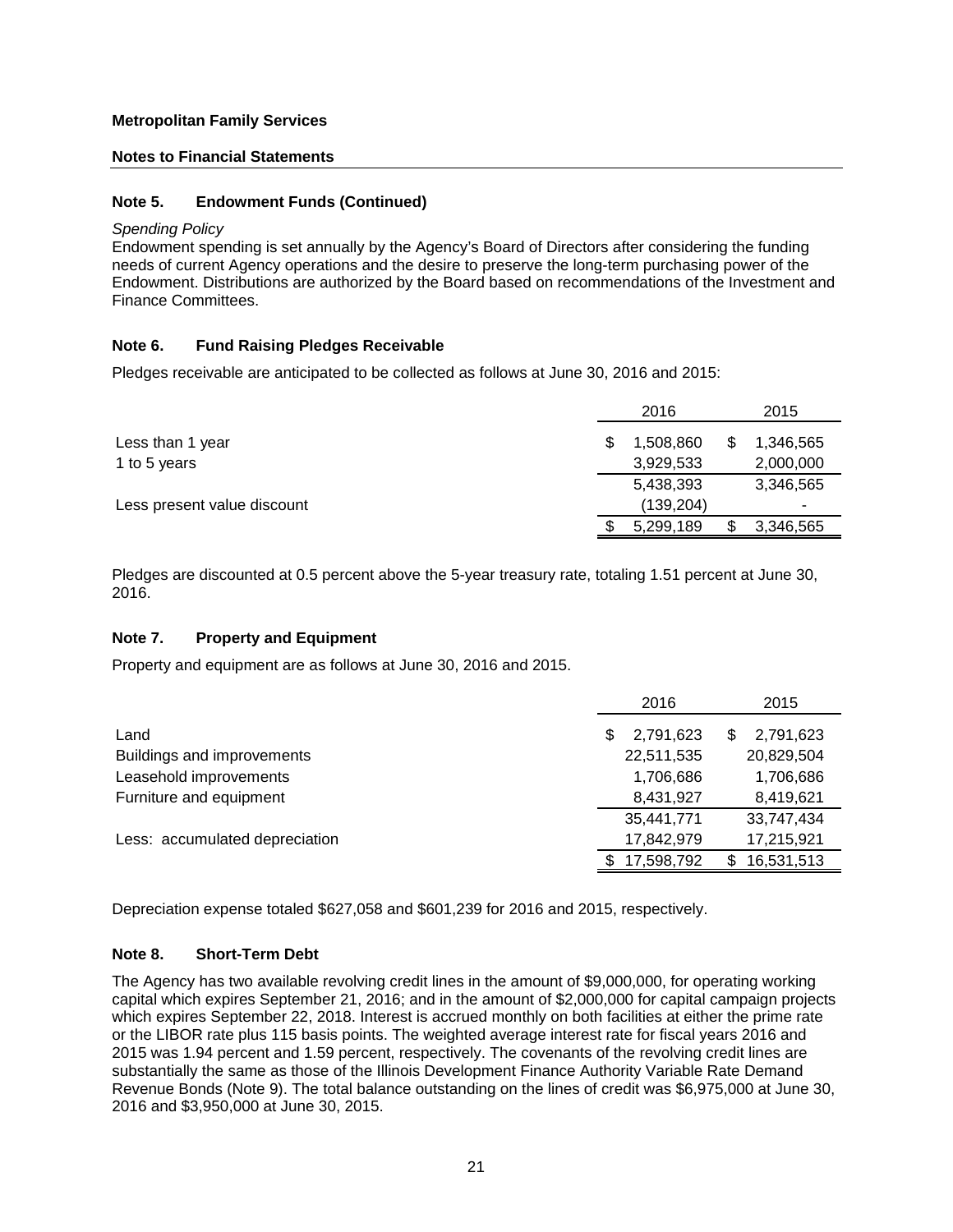### **Notes to Financial Statements**

# **Note 8. Short-Term Debt (Continued)**

The line of credit for working capital has been renewed for \$6,500,000 subsequent to year end. It expires September 16, 2017. The Agency has also secured working capital in the amount of \$2,500,000 under a long-term unsecured investment bond. This facility was put in place on September 16, 2016. It has a fiveyear term and interest is charged at a rate of one tenth of one percent per annum.

# **Note 9. Long-Term Debt**

Long-term debt is summarized as follows at June 30, 2016 and 2015:

|                                                                 | 2016          |     | 2015       |
|-----------------------------------------------------------------|---------------|-----|------------|
| Notes payable:                                                  |               |     |            |
| Term loan due September 12, 2019                                | \$<br>157.500 | \$. | 207,500    |
| Purchase money note and bank financing, due November 30, 2016   | 800,000       |     | 800,000    |
| Promissory note due March 1, 2020                               | 30.769        |     | 38.047     |
|                                                                 | 988.269       |     | 1,045,547  |
|                                                                 |               |     |            |
| Bonds payable:                                                  |               |     |            |
| Illinois Development Finance Authority Variable Rate Demand     |               |     |            |
| Revenue Bonds, Series 1999, maturing in the aggregate principal |               |     |            |
| amount on January 1, 2029. The bonds are supported by a letter  |               |     |            |
| of credit agreement which expires September 16, 2017            | 12.700.000    |     | 12.700.000 |

### *Term Loan*

In 2010, the Agency renegotiated an additional term loan for the North Children's Center due September 12, 2019. Interest is accrued at either the prime rate, the LIBOR rate plus 125 basis points, or the Bank Offered rate. At June 30, 2016, the loan had an interest rate of 1.78 percent and is payable in equal quarterly installments of principal (\$12,500) plus interest.

### *Purchase Money Note and Bank Financing*

During 1992, the Agency acquired by means of assignment, a 100 percent beneficial interest in a certain land trust representing certain property previously leased by the Agency from the seller in exchange for a limited guaranty. The Agency renewed this agreement in December 2006. Under this agreement, the Agency is required to make scheduled monthly interest payments which are \$6,667 for the period from December 1, 2006 through November 30, 2016.

In connection with the guaranty and pursuant to the terms of the purchase agreement, the Agency has agreed to reimburse and indemnify the seller and provide for timely monthly debt service in connection with the existing \$400,000 bank financing and certain other costs associated with the property and to deliver to the seller a \$400,000 purchase money note due November 30, 2016. The bank financing and purchase money note are secured by a first and second mortgage and collateral assignment of the beneficial interest, respectively.

Prior to November 30, 2016, the seller may exercise its option to repurchase the property for an amount based on the related option agreement, resulting principally in the release of the Agency from substantially all liability under the bank financing and purchase money note. If the seller's repurchase option is not exercised prior to November 30, 2016, the Agency may exercise its option to cause the seller to repurchase the property for the amount based on the related option agreement. Subsequent to year-end, the Agency extended the option through November 30, 2018.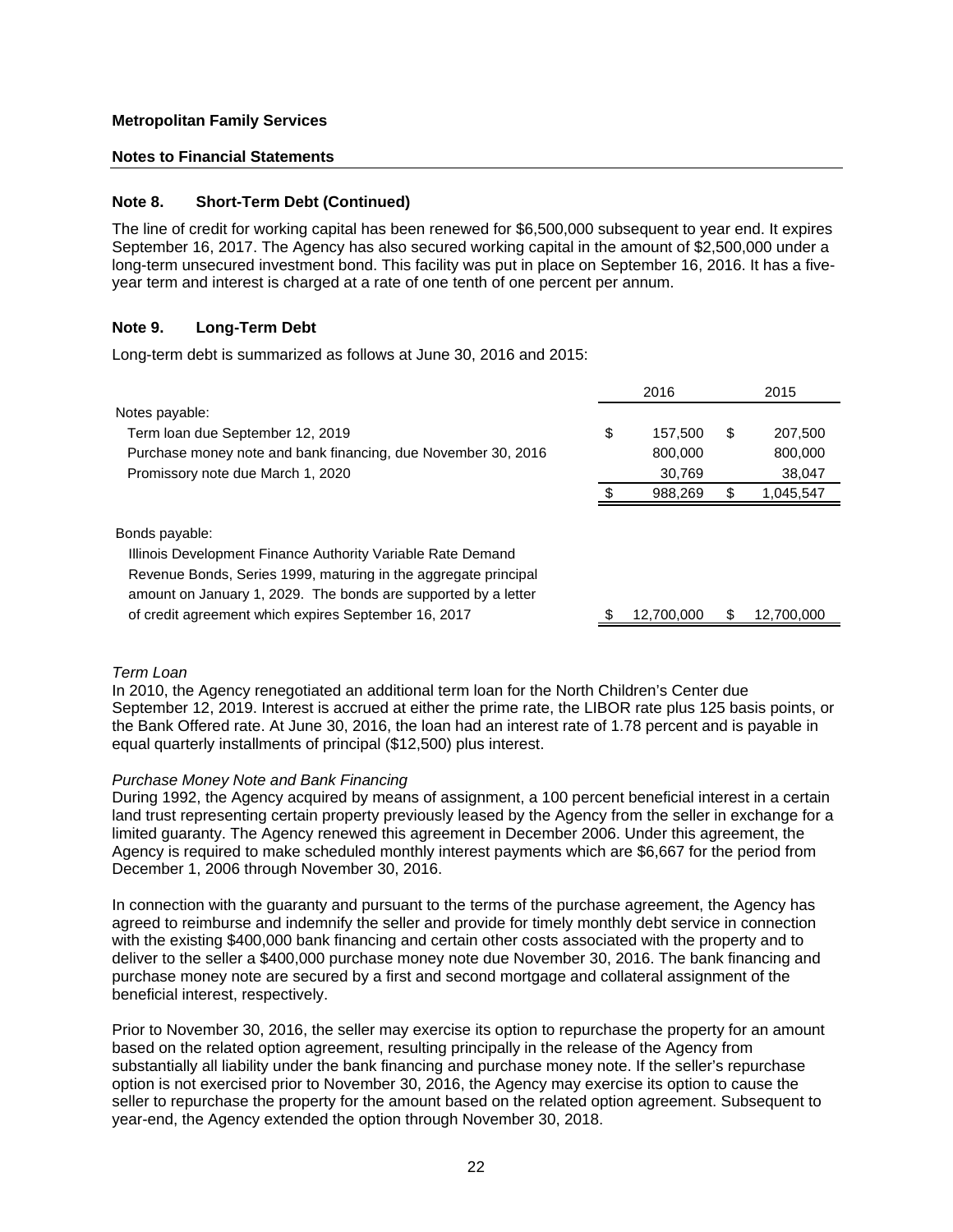### **Notes to Financial Statements**

# **Note 9. Long-Term Debt (Continued)**

*Illinois Development Finance Authority Variable Rate Demand Revenue Bonds*  In March 1999, the Illinois Development Finance Authority (Authority) on behalf of the Agency issued its Variable Rate Demand Revenue Bonds, Series 1999, in the principal amount of \$12,700,000 pursuant to an Indenture of Trust dated as of March 1, 1999, between the Authority and the Trustee. The proceeds of the Series 1999 bonds were used to finance all or a portion of the cost of acquisition, construction, renovation, expansion, restoration, and equipping of certain facilities of the Agency and to reimburse the Agency for certain capital projects, provide a portion of the interest on the bonds, and pay certain expenses incurred in connection with the Issuance of the bonds. All other proceeds will be invested by the Trustee as provided in the Indenture.

The Series 1999 Bonds bear interest at a variable interest rate determined on a monthly basis. Interest rates ranged from 1.129 to 1.308 percent during 2016 and 1.106 to 1.127 percent during 2015 and was determined on a monthly basis. The Series 1999 Bonds are convertible at the option of the Agency to another variable rate mechanism, as provided in the Indenture of Trust, dated March 1, 1999.

The terms of the long-term debt agreement require, among other things, the maintenance of specific financial ratios and place limitations on additional indebtedness and pledging of assets.

On June 1, 2012, the Agency entered into a re-financing arrangement with a bank in which the bank became the sole holder of the bonds for a period of seven years. This arrangement eliminated the need for a letter of credit and required issuance costs in the amount of \$79,500. The bank will maintain this position until June 1, 2019, during which time the bond issuance costs will be amortized. All of the terms, conditions, and covenants previously in effect remain unchanged.

The Agency has an interest rate swap agreement (swap agreement) with a bank for a non-amortizing notional amount of \$12,700,000 with an objective to minimize the variability of cash flows. Under the terms of the swap agreement, the Agency receives monthly payments based upon a variable rate of interest and makes monthly payments based upon a fixed rate of 3.94 percent through November 1, 2015 and 4.295 percent thereafter through January 1, 2029. The variable rate of interest is based on the USD-LIBOR-BBA (0.47 percent and 0.19 percent at June 30, 2016 and 2015, respectively). Although the derivative is an interest rate hedge, the Agency has chosen not to account for the derivatives as "cashflow" hedge instruments, as defined by accounting principles generally accepted in the United States of America, and therefore the gain or loss on the derivative is recognized in the statement of activities as a component of non-operating revenue (expense) in the period of change.

Net interest paid or received under the swap agreement is included in interest expense. The net differential paid by the Agency as a result of the swap agreement amounted to \$501,706 and \$485,490 for the years ended June 30, 2016 and 2015, respectively. The change in fair value of the swap agreement was an unrealized loss of \$1,127,680 and \$274,040 in 2016 and 2015, respectively.

At June 30, 2016 and 2015, the Agency's total long-term debt outstanding was \$13,688,269 and \$13,745,547, respectively. The fair value of the interest rate swap agreement was \$4,848,763 and \$3,721,083 at June 30, 2016 and 2015, respectively.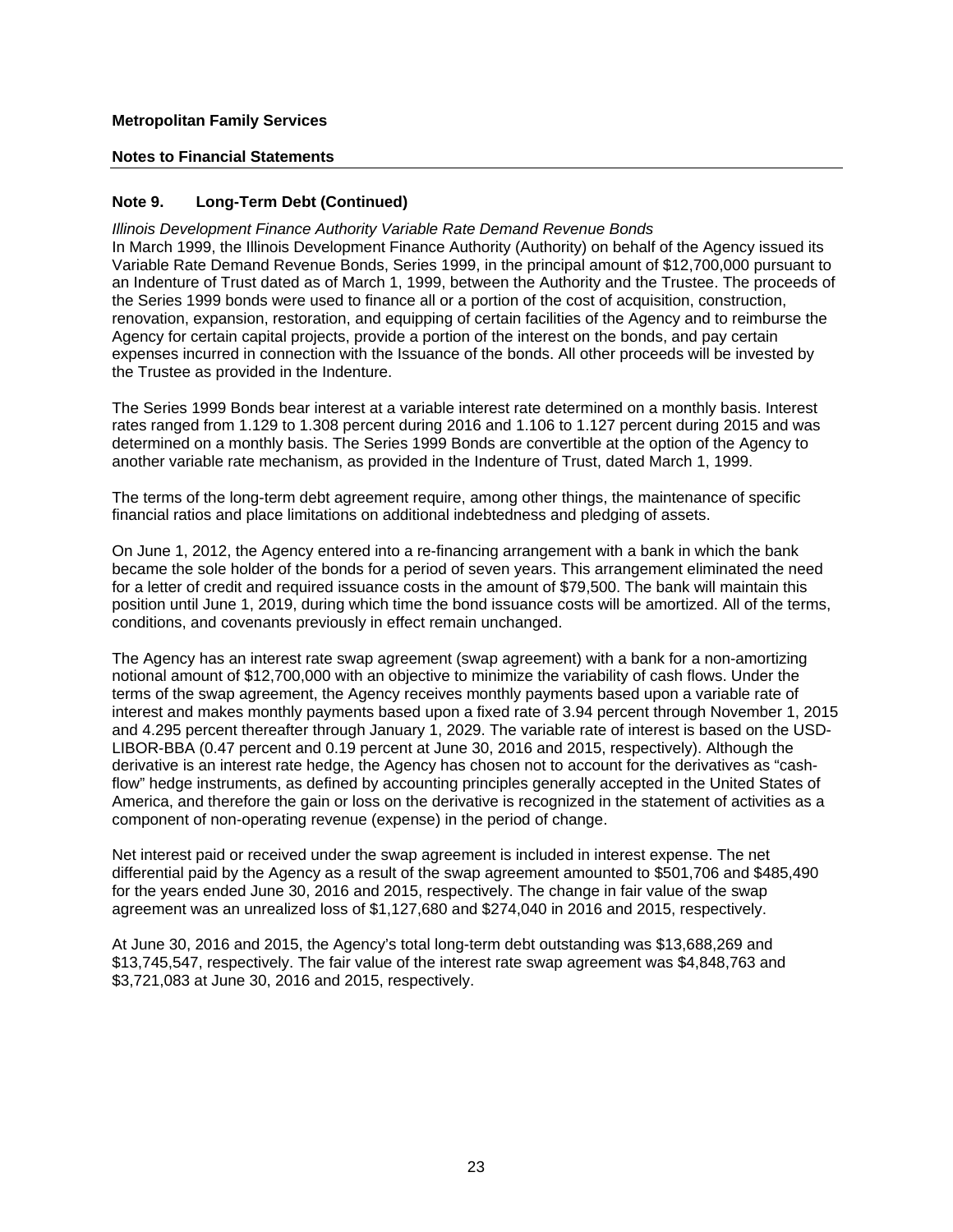## **Notes to Financial Statements**

## **Note 9. Long-Term Debt (Continued)**

#### *Promissory Note*

In 2003, the Agency borrowed \$95,000 from the IFF as part of the financing arranged by the City of Chicago for a new childcare center. The loan is in the form of a promissory note which bears interest at 5 percent and is payable in monthly installments in amounts up to \$749, through March 1, 2020.

Interest expense is reported within the financial statements as follows:

|                                            |   | 2016      | 2015    |
|--------------------------------------------|---|-----------|---------|
| Operating:                                 |   |           |         |
| Other program expenses                     | S | 774.000   | 694.227 |
| Nonoperating:                              |   |           |         |
| Change in fair value of interest rate swap |   | 1,127,680 | 274,040 |
|                                            |   | 1,901,680 | 968,267 |

Subsequent to year-end, the Agency secured a \$2,500,000 bond with an interest rate of 0.10 percent, compounded annually. The bond is payable in full on September 26, 2021.

# **Note 10. Restricted Net Assets**

Temporarily restricted net assets are available for the following purposes at June 30, 2016 and 2015:

|                      | 2016          | 2015          |
|----------------------|---------------|---------------|
|                      |               |               |
| Endowment            | \$32,408,576  | \$36,288,375  |
| Community services   | 5,936,081     | 2,936,473     |
| Financial assistance | 52.868        | 2.012         |
|                      | \$ 38,397,525 | \$ 39,226,860 |

Permanently restricted net assets are restricted as follows at June 30, 2016 and 2015:

|                                                                                                                                                                                              | 2016              | 2015              |
|----------------------------------------------------------------------------------------------------------------------------------------------------------------------------------------------|-------------------|-------------------|
| Beneficial interest in irrevocable perpetual trusts invested in<br>perpetuity by third-party trustees, the income from which is<br>expendable to support any of the activities of the Agency | 15,427,055<br>SS. | 16,427,293<br>\$. |
| Agency endowment invested in perpetuity by the Agency,<br>the income from which is expendable to support any of the                                                                          |                   |                   |
| activities of the Agency                                                                                                                                                                     | 5,391,475         | 5,391,475         |
| Agency endowment invested in perpetuity by the Agency,<br>the income from which is expendable to support specific                                                                            |                   |                   |
| programs as restricted by the donor                                                                                                                                                          | 175,016           | 175,016           |
|                                                                                                                                                                                              | 20,993,546        | 21,993,784<br>S.  |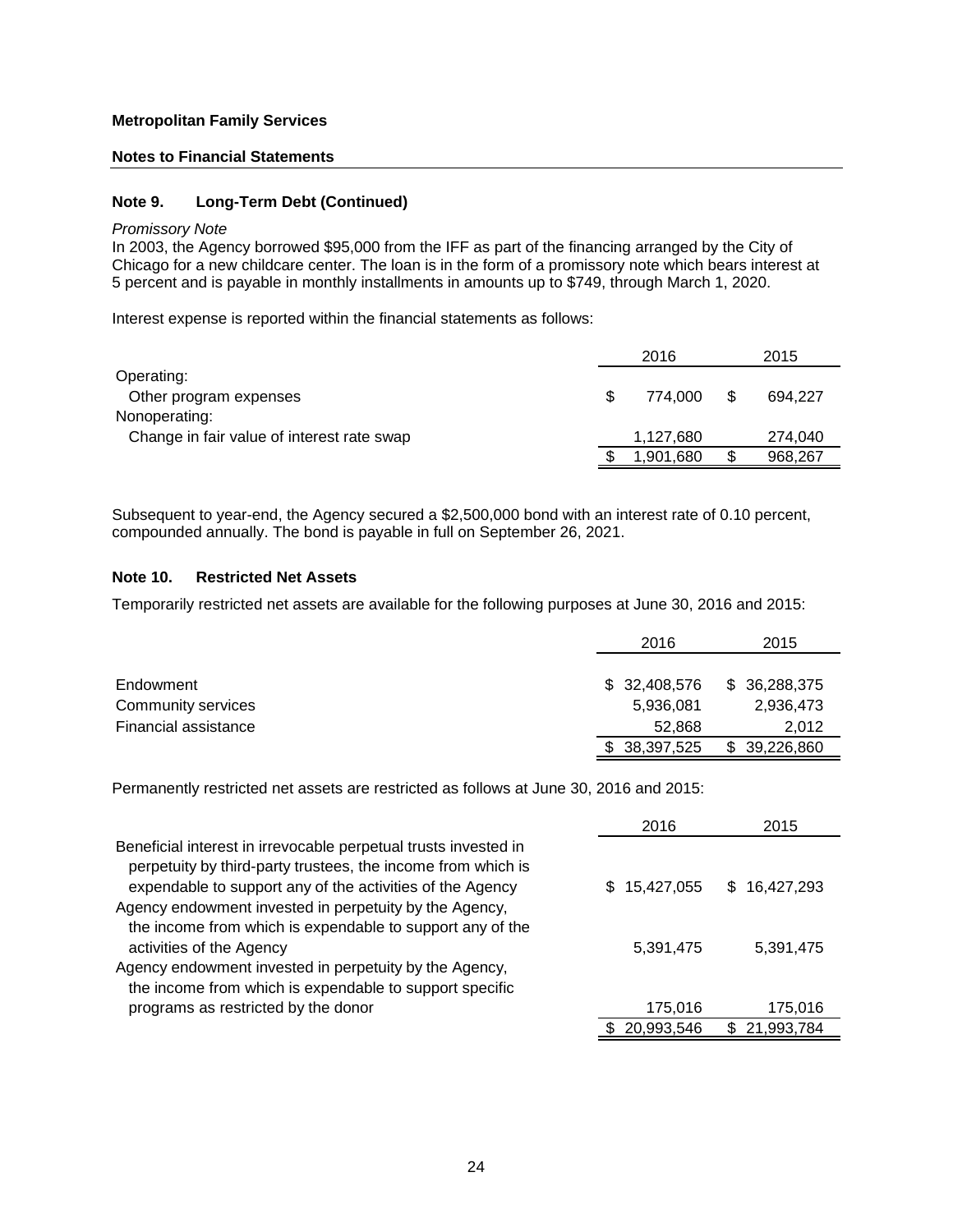## **Notes to Financial Statements**

#### **Note 11. Pension Plan**

The Agency operates a trusted, noncontributory, defined-benefit pension plan (Plan). On December 31, 2012, the Agency implemented a full plan freeze for all employees.

The Projected Benefit Obligation is the actuarial present value of benefits under the plan formula, based on employee service to date and expected future compensation levels.

A summary of the changes in the projected benefit obligation and plan assets and the resulting funded status of the defined-benefit pension plan are as follows at June 30, 2016 and 2015:

|                                                       | 2016              | 2015              |
|-------------------------------------------------------|-------------------|-------------------|
| Change in projected benefit obligation:               |                   |                   |
| Benefit obligation at beginning of year               | 24,904,907<br>\$. | 23,999,397<br>\$. |
| Interest cost                                         | 989,716           | 918,289           |
| <b>Actuarial losses</b>                               | 3,402,187         | 808,044           |
| Benefits paid                                         | (1,002,607)       | (820, 823)        |
| Projected benefit obligation at year-end              | 28,294,203        | \$24,904,907      |
| Accumulated benefit obligation                        | 28,294,203<br>-92 | \$24,904,907      |
| Change in plan assets:                                |                   |                   |
| Fair value of plan assets at beginning of year        | 19,587,663<br>\$. | 19,290,115<br>\$. |
| Actual return on plan assets                          | 296,394           | 521,147           |
| Contributions                                         | 280,229           | 597,224           |
| Benefits paid                                         | (1,002,607)       | (820,823)         |
| Fair value of plan assets at year-end                 | 19,161,679        | \$<br>19,587,663  |
| Fair value of plan assets                             | 19,161,679<br>\$  | 19,587,663<br>\$. |
| Benefit obligations                                   | 28,294,203        | 24,904,907        |
| Funded status (plan assets less benefit obligations)  | (9, 132, 524)     | \$<br>(5,317,244) |
|                                                       |                   |                   |
| as accrued pension expense liability                  | 9,132,524         | 5,317,244<br>S    |
| Amounts recognized on statement of financial position |                   |                   |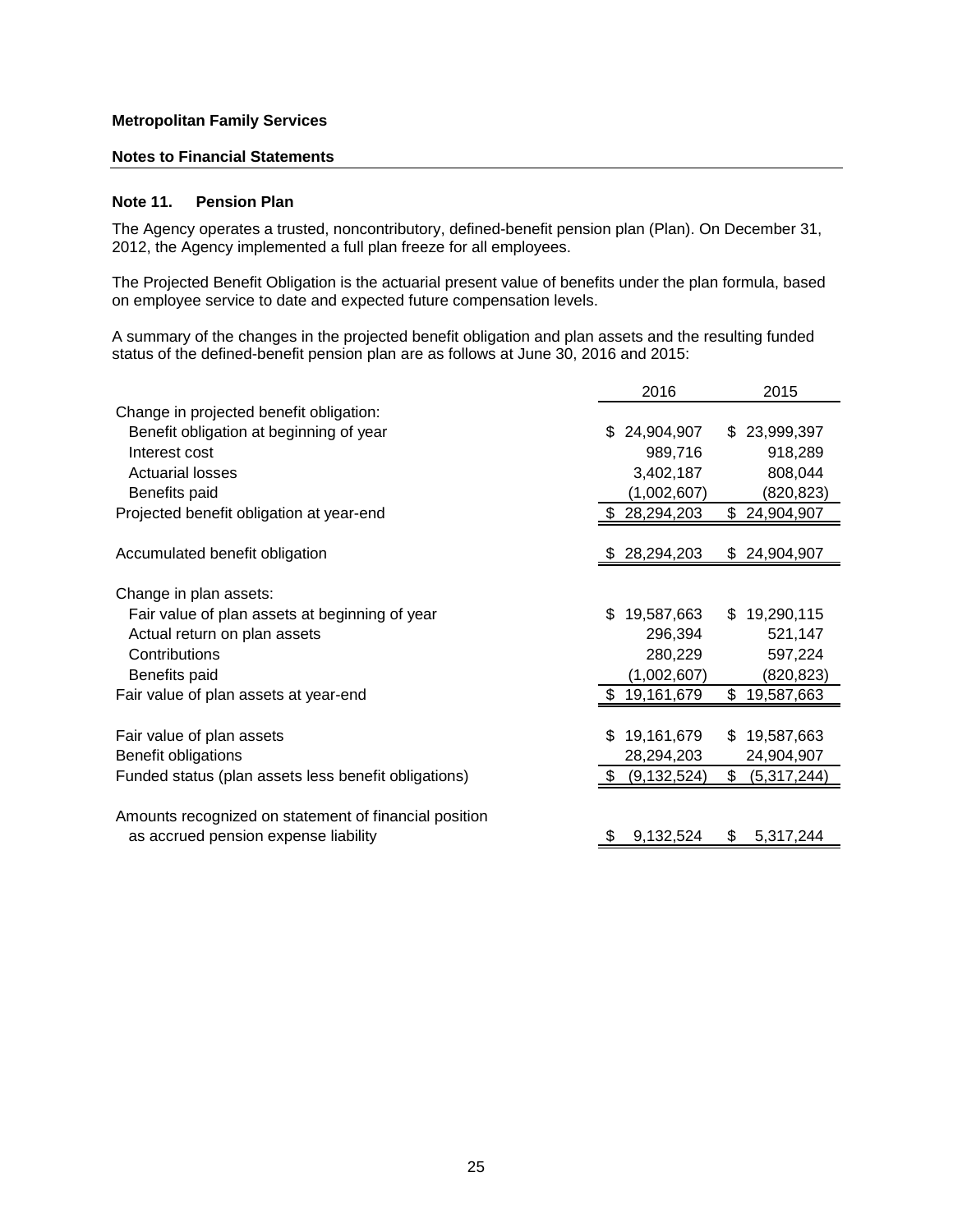## **Notes to Financial Statements**

## **Note 11. Pension Plan (Continued)**

The Accumulated Benefit Obligation is the actuarial present value of benefits earned to date, based on current and past compensation levels.

|                                                                                          | 2016            |     | 2015          |
|------------------------------------------------------------------------------------------|-----------------|-----|---------------|
| Cumulative amounts recognized in changes from<br>non-operating activities:               |                 |     |               |
| Beginning cumulative amount                                                              | \$<br>4,883,225 | S   | 3,371,334     |
| Current year amount recognized in changes from                                           |                 |     |               |
| non-operating activities                                                                 | 4,303,237       |     | 1,511,891     |
|                                                                                          | 9,186,462       | S   | 4,883,225     |
| Components of cumulative amounts recognized in changes<br>from non-operating activities: |                 |     |               |
| Unrecognized actuarial loss                                                              | 9,186,462       | \$. | 4,883,225     |
| Components of net periodic benefit cost:                                                 |                 |     |               |
| Interest cost                                                                            | \$<br>989,716   | \$  | 918,289       |
| Expected return on plan assets                                                           | (1,274,480)     |     | (1, 257, 745) |
| Net amortization and deferrals                                                           | 77,036          |     | 32,751        |
|                                                                                          | (207, 728)      |     | (306, 705)    |

The net periodic benefit cost is presented on the statements of functional expenses as follows:

|                                                                                                                 |      | 2016       |      | 2015                  |
|-----------------------------------------------------------------------------------------------------------------|------|------------|------|-----------------------|
| Net periodic benefit cost in excess of contributions<br>Contributions, included in "payroll taxes and benefits" | - \$ | (207.728)  | - \$ | (903, 929)<br>597.224 |
|                                                                                                                 |      | (207, 728) |      | (306, 705)            |

The net pension cost was calculated using the June 30, 2015 census data, asset information as of June 30, 2015, and a measurement date of June 30, 2015.

Estimated service cost that will be amortized into periodic benefit cost in the next fiscal year at both June 30, 2016 and 2015 is \$0.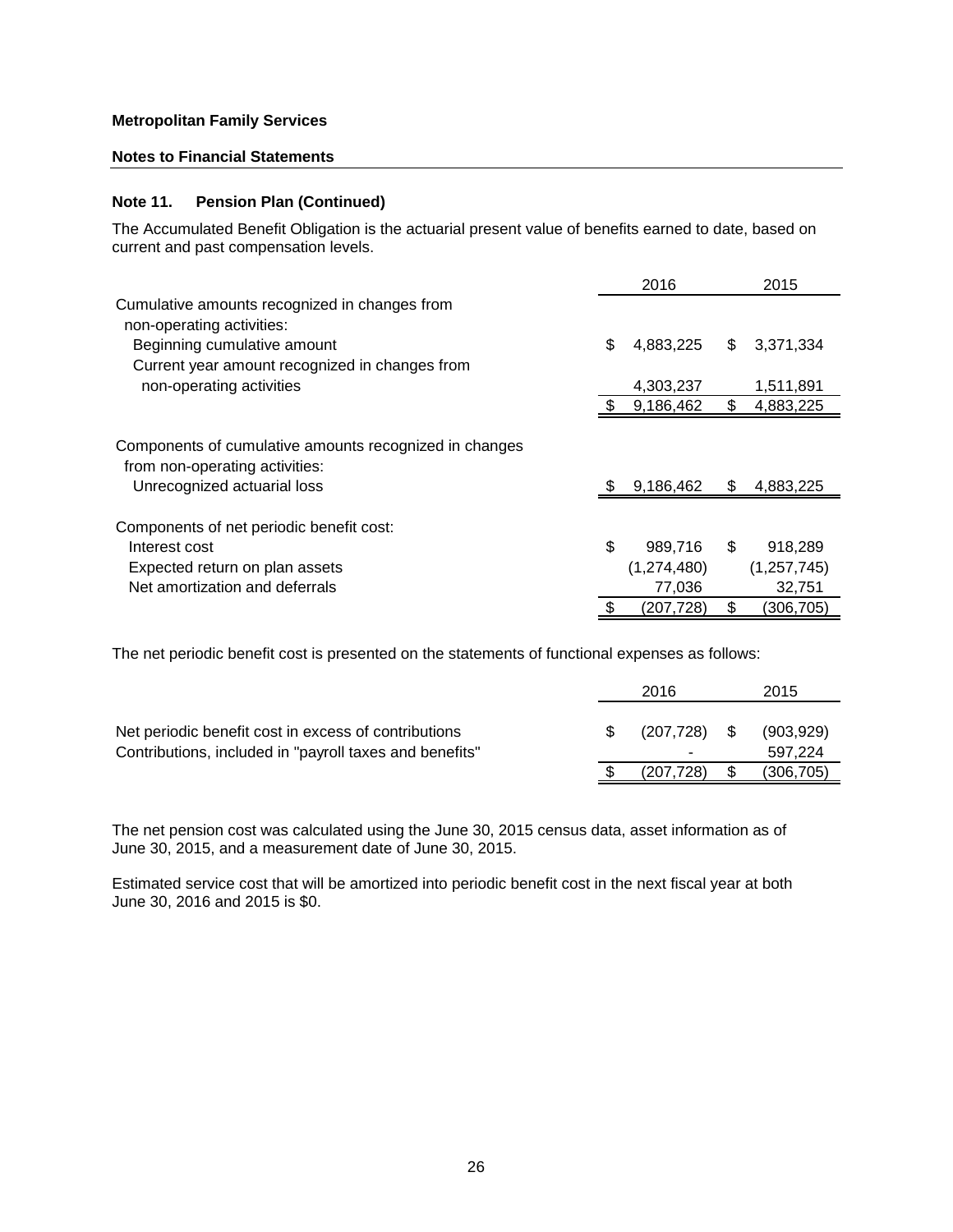### **Notes to Financial Statements**

#### **Note 11. Pension Plan (Continued)**

#### **Assumptions**

Pension costs are determined based on actuarial valuations that reflect appropriate assumptions as of the measurement date, ordinarily the beginning of each year. The funded status of the plans is determined using appropriate assumptions as of each year-end. A summary of the major assumptions follows:

|                           | 2016     | 2015     |
|---------------------------|----------|----------|
| Funded status:            |          |          |
| Discount rate             | 3.35%    | 4.15%    |
| Future salary increases   | N/A      | N/A      |
| Pension cost:             |          |          |
| Discount rate             | 4.15%    | 4.01%    |
| Return on assets in plans | 6.70%    | 6.70%    |
| Future salary increases   | $0.00\%$ | $0.00\%$ |

#### **Plan Assets**

The Agency invests the defined benefit plan assets in a professionally managed portfolio of equity and debt securities. The Agency's target asset allocation is approximately 30 percent fixed income and 70 percent equity securities. Each year this asset allocation strategy is reviewed to determine the percentage of the fund that is allocated to equity and debt securities. The expected rate of return is based on both historical returns as well as the outlook for future returns given the current economic conditions.

The fair values of the Agency's pension plan assets at June 30, 2016 and 2015, by asset category are as follows:

|                                  | 2016 |            |   |            | Fair Value Measurement Using |    |         |  |
|----------------------------------|------|------------|---|------------|------------------------------|----|---------|--|
|                                  |      | Total      |   | Level 1    | Level 2                      |    | Level 3 |  |
| Assets:                          |      |            |   |            |                              |    |         |  |
| Equity securities:               |      |            |   |            |                              |    |         |  |
| U.S. equities                    | \$   | 8,147,102  | S | 8,147,102  | \$                           | \$ |         |  |
| Non-U.S. equities                |      | 3,146,365  |   | 3,146,365  |                              |    |         |  |
| Global equities                  |      | 560,284    |   | 560.284    |                              |    |         |  |
| Fixed income securities:         |      |            |   |            |                              |    |         |  |
| U.S. fixed income securities     |      | 6,496,026  |   | 6,496,026  |                              |    |         |  |
| Non-U.S. fixed income securities |      | 811,902    |   | 811,902    |                              |    |         |  |
|                                  |      | 19,161,679 |   | 19,161,679 | \$                           |    |         |  |
| Cash and other                   |      |            |   |            |                              |    |         |  |
|                                  |      | 19,161,679 |   |            |                              |    |         |  |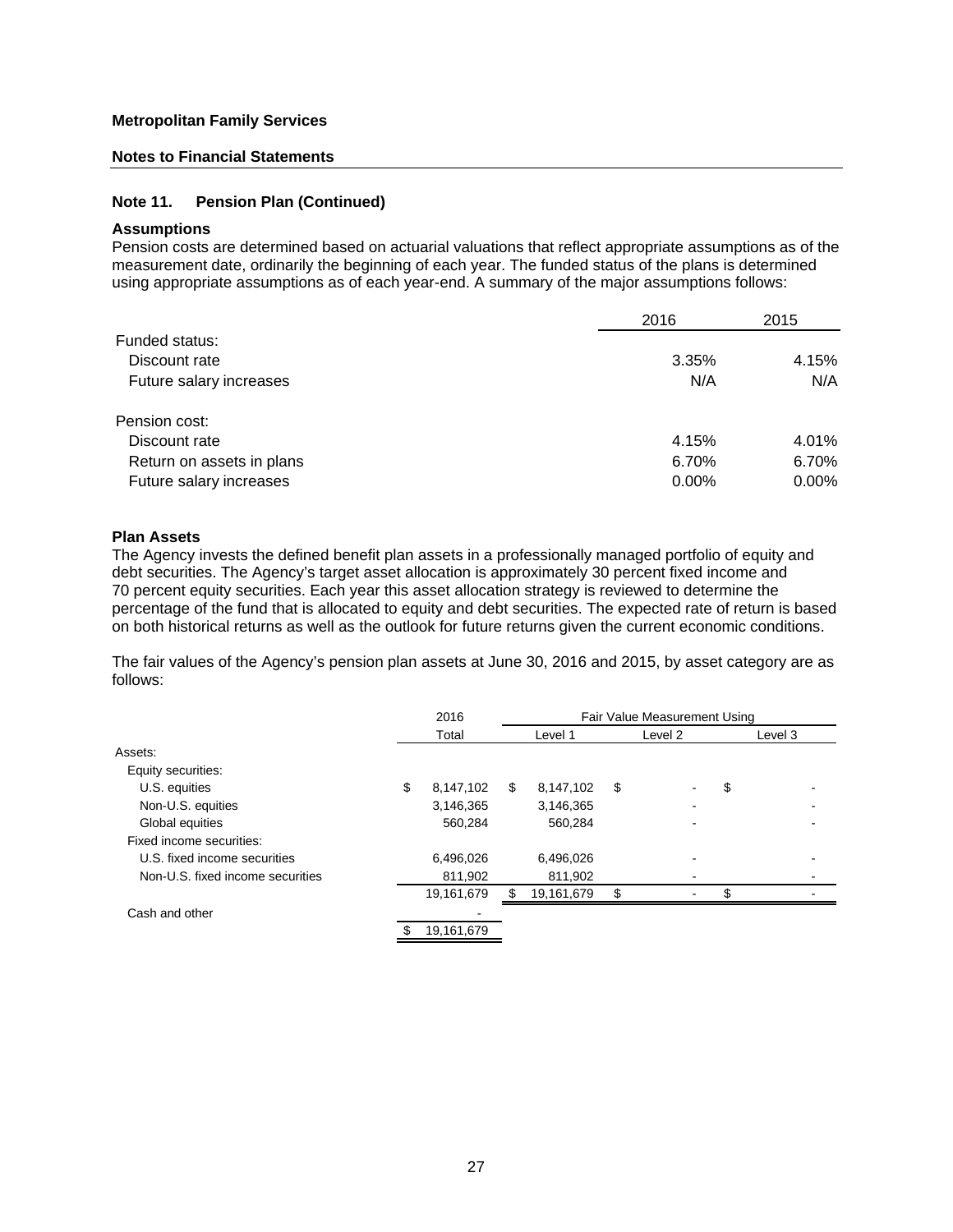# **Notes to Financial Statements**

# **Note 11. Pension Plan (Continued)**

|                                  | 2015 |            |   | Fair Value Measurement Using |    |         |    |         |  |
|----------------------------------|------|------------|---|------------------------------|----|---------|----|---------|--|
|                                  |      | Total      |   | Level 1                      |    | Level 2 |    | Level 3 |  |
| Assets:                          |      |            |   |                              |    |         |    |         |  |
| Equity securities:               |      |            |   |                              |    |         |    |         |  |
| U.S. equities                    | \$   | 8,412,311  | S | 8,412,311                    | \$ |         | \$ |         |  |
| Non-U.S. equities                |      | 3,563,609  |   | 3,563,609                    |    |         |    |         |  |
| Global equities                  |      | 456,768    |   | 456.768                      |    |         |    |         |  |
| Fixed income securities:         |      |            |   |                              |    |         |    |         |  |
| U.S. fixed income securities     |      | 6,343,073  |   | 6,343,073                    |    |         |    |         |  |
| Non-U.S. fixed income securities |      | 811,902    |   | 811,902                      |    |         |    |         |  |
|                                  |      | 19,587,663 |   | 19,587,663                   | \$ |         | ሖ  |         |  |
| Cash and other                   |      |            |   |                              |    |         |    |         |  |
|                                  |      | 19,587,663 |   |                              |    |         |    |         |  |

The asset allocation for the Agency's pension plan by asset category is as follows:

|                   | 2016 | 2015          |
|-------------------|------|---------------|
| Equity securities | 62   | 63 %<br>%     |
| Debt securities   | 38   | 37            |
|                   | 100  | %<br>%<br>100 |

# **Contributions**

The Agency does not expect to contribute to the pension plan during the year ending June 30, 2017.

# **Estimated Future Benefit Payments**

Estimated future benefit payments are as follows:

Year ending June 30:

| 2017      | \$<br>2,189,362 |
|-----------|-----------------|
| 2018      | 1,432,393       |
| 2019      | 1,495,455       |
| 2020      | 1,402,858       |
| 2021      | 1,541,115       |
| 2022-2026 | 7,265,369       |